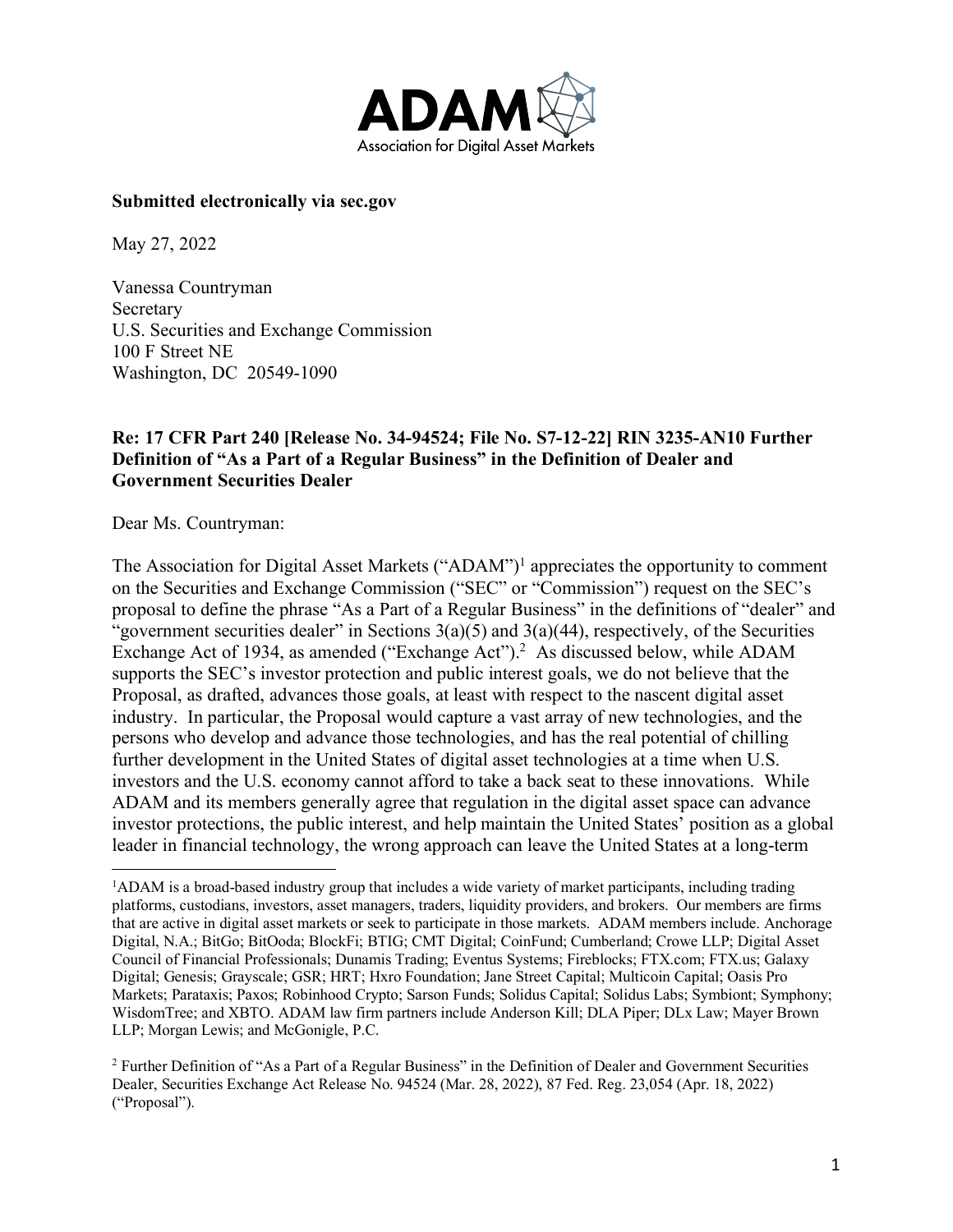competitive disadvantage as it has in the past. 3 To this end, we encourage the SEC to specifically exclude digital assets from the Proposal's scope and instead work with its fellow regulators to develop a comprehensive approach to the regulation of digital assets.

# **About ADAM**

ADAM is a private, non-profit, membership-based association of firms operating in the digital asset markets and is a standards-setting body and self-governing association committed to promoting market integrity and best practices. ADAM works with leading financial firms, entrepreneurs, and regulators to develop industry best practices that facilitate fair and orderly digital asset markets. In this vein, ADAM's objectives are to (1) protect market participants from fraud and manipulation; (2) provide clear standards for efficient trading, custody, and the clearing and settlement of digital assets; (3) encourage professionalism and ethical conduct by market participants; and (4) increase transparency and provide information to the public and governments about digital asset markets. In furtherance of this, ADAM released a principlesbased Code of Conduct ("Code")4 in late 2019 that sets certain standards of professional conduct for ADAM members. In particular, the Code addresses the following areas:

- Compliance and Risk Management
- Market Ethics
- Conflicts of Interest
- Transparency and Fairness
- Market Integrity
- Custody
- Information Security and Business Continuity
- Anti-Money Laundering and Countering the Finance of Terrorism

Every ADAM member agrees to adhere to the Code of Conduct. The goal is to bring professional standards into the nascent but rapidly growing digital asset markets and to develop trust in those markets so that they can flourish.

Our members are at the cutting edge of innovation through the use of new technologies, such as blockchain. However, they recognize that proper regulation and conduct are essential to their businesses and to the development of a sustainable marketplace and public trust. They believe that a diverse financial ecosystem is a source of strength, and they aim to use their technology to find new ways of reaching consumers and work within the current financial system to improve efficiencies.

 <sup>3</sup> For example, 5G technology is often cited as an example where the United States was left behind other jurisdictions because of governmental inaction. *See, e.g*., https://www.cnbc.com/2022/02/17/us-well-behind-chinain-5g-race-ex-google-ceo-eric-schmidt-says.html.

<sup>4</sup> The Code is available at http://www.theadam.io/code/.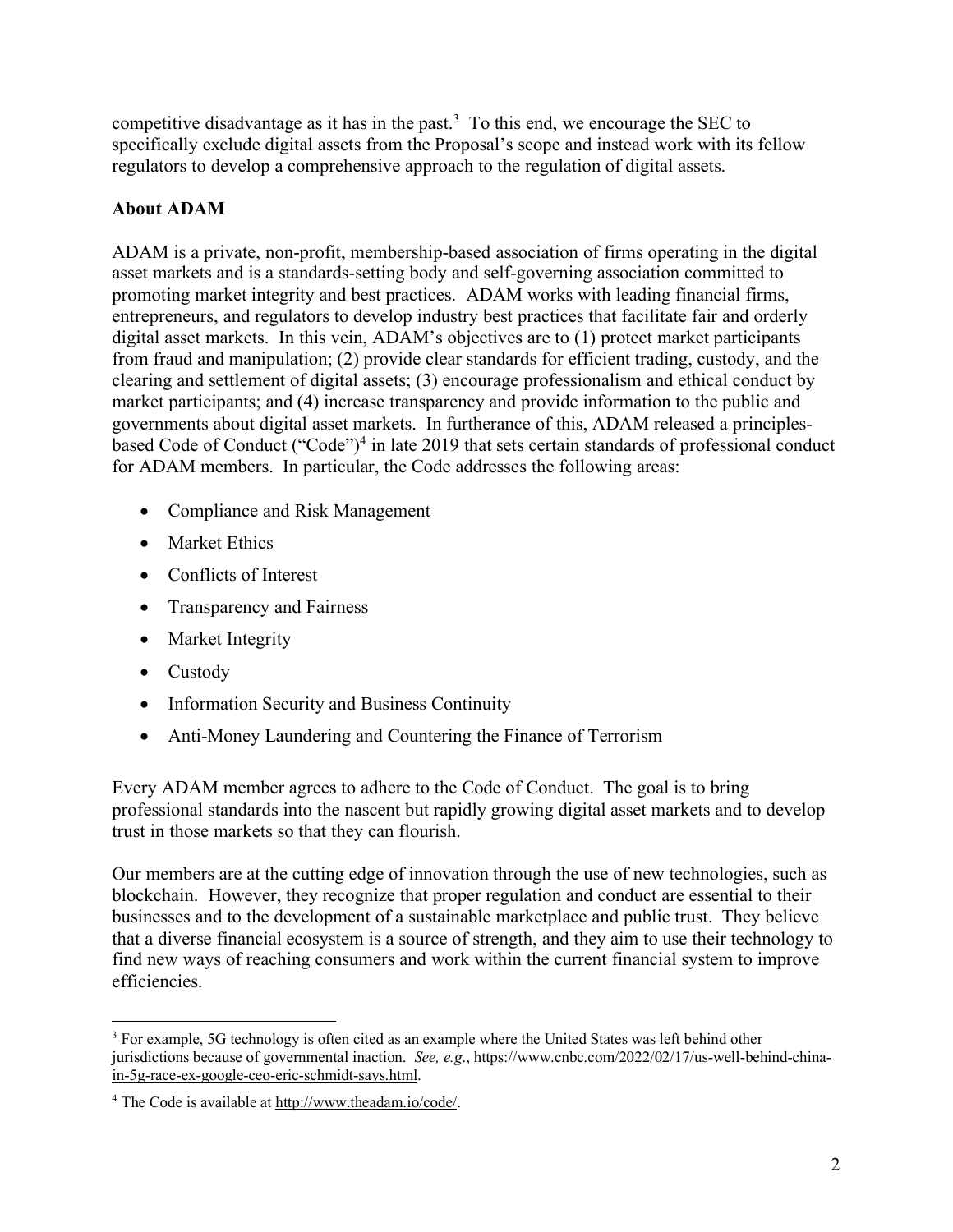ADAM and its members are committed to working with lawmakers and regulators to promote responsible innovation in the digital asset space in a manner that expands the availability of financial services. We welcome a clear regulatory picture because our members seek full compliance.

## **Comments Overview**

While ADAM believes that a measured regulatory framework can increase market integrity in the digital asset marketplace, we also believe that regulatory overreach can hinder a promising new technology that has far-reaching positive implications. Furthermore, we believe that regulation of the digital asset market and its participants raises novel issues that require careful deliberation to the specific factors at hand. In this regard, while ADAM appreciates and respects the SEC's authority to regulate dealers and securities government dealers, ADAM currently cannot support the Proposal in its current form as it would capture digital asset market participants without a meaningful assessment or discussion regarding those markets or participants. Given the lack of certainty regarding the regulatory status of digital assets and the very notable lack of discussion regarding digital assets in the Proposal, ADAM believes that:

- 1. The blanket application of the dealer and government securities dealer regulatory framework to digital assets would be premature and imprudent. In this sense, it is important to consider that not all digital assets are securities—and some digital assets that may be securities today, under independent private legal advice, may not be securities in the future—particularly if Congress and the regulators provide clarity surrounding the legal analysis of what is and is not a digital asset security. Still, due to the unique and malleable nature of digital assets, not all dealer and government securities dealer requirements will make sense for the trading of digital asset securities. As such, the proposal should expressly exclude digital asset securities until the White House Executive Order on digital assets concludes and Congress produces a legislative public policy framework providing clarity on which digital assets are securities and which are not.
- 2. The standards and criteria outlined in the Proposal are unworkable and will lead to an arbitrary application.
- 3. There are some legitimate questions as to whether the application of the Proposal to digital assets adheres to the requirements of the Administrative Procedure Act ("APA").
- 4. If adopted as proposed without an exclusion for digital assets, the proposed revisions to the definitions of "dealer" and "government securities dealer" will hinder innovation, competition, and capital formation in an industry in which the United States cannot afford to cede ground to other countries.

In addition to these comments that are discussed in greater detail below, ADAM and its members are always available to provide information and insights to the SEC and its staff regarding the operation of the digital asset marketplace.

## **Overview of Digital Asset Platforms and Participants**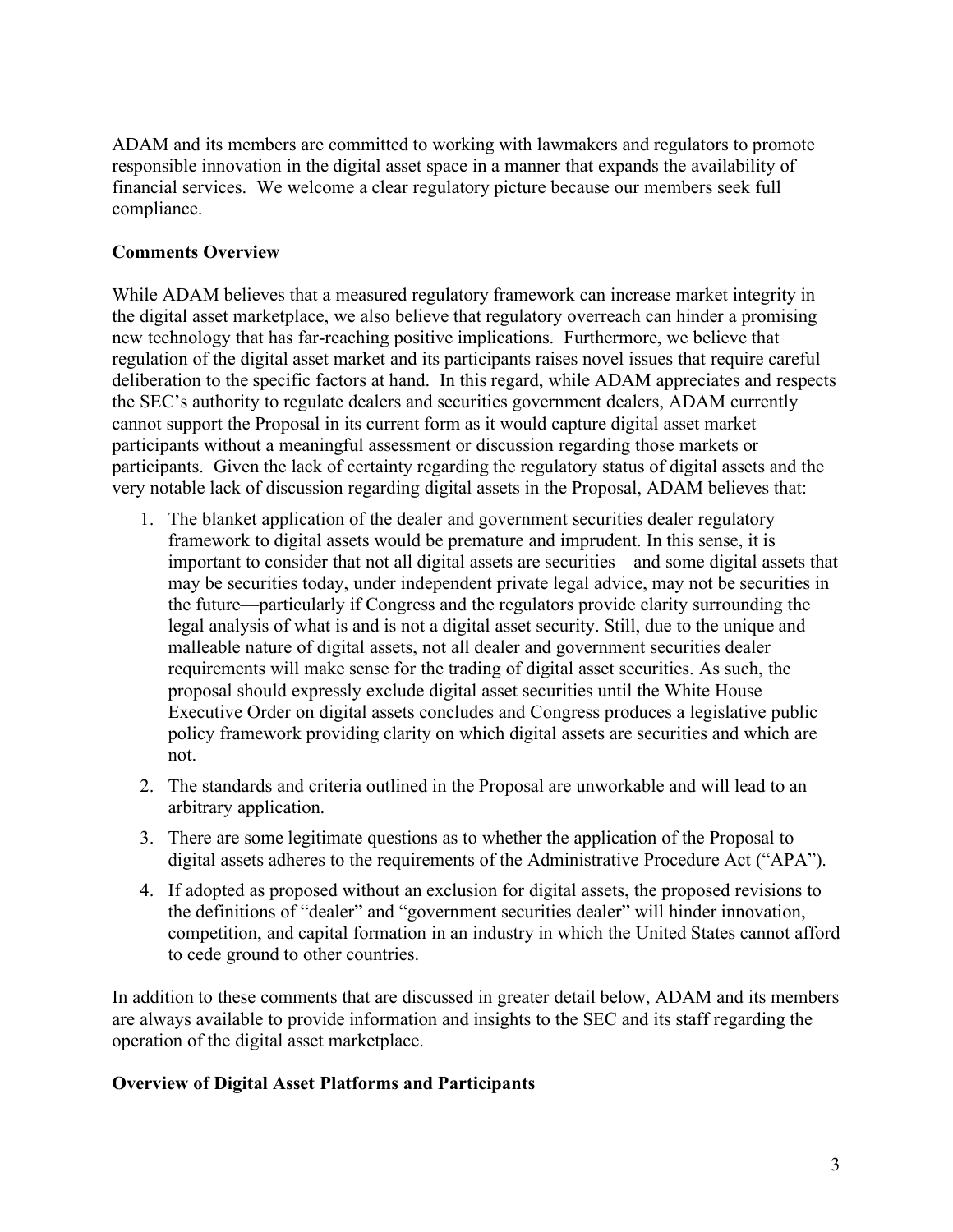Digital asset platforms and participants involve a wide range of stakeholders, including miners and other nodes, that provide actual computing resources recording and verifying of a digital ledger, dApp developers that launch distributed applications, users ranging from hobbyists to institutional investors, and off-chain service providers that provide reporting and monitoring services and cross-chain communication. Digital asset platforms and digital asset participants benefit from a number of technical advancements stemming from transparent market information to unique transaction methods, which allow many new types of transactions to occur.

An exciting part of this new technology is "DeFi" or Decentralized Finance. This nascent industry aims to leverage blockchain and other digital asset technology to provide saving, lending, liquidity, and asset transfer services for digital asset users. The added transparency provided by on-chain transactions and open participation is attractive to many users, while new and existing financial intermediaries appreciate the opportunity DeFi provides for increased automation and associated efficiencies.

The participants and infrastructure for these projects vary widely, but may include:

- **"dApps" or "Smart Contracts**.**"** These are autonomous code that function like computer programs shared across the applicable distributed ledger; they can track, process, receive and send network transactions that may (but are not required to) relate to digital assets interoperable with the DeFi platform.
- **"DAOs" or Decentralized Autonomous Organizations**. A special kind of smart contract platform that allows users to control certain aspects of the administration of funds under management by the DAO. For example, in the context of a DeFi platform, a DAO may control features offered on the DeFi platform or the migration of the DeFi platform to a new set of contracts.
- **Governance Tokens**. Tokens issued by smart contracts that allow holders to vote on DAO administration. In addition to voting rights, these tokens may be resold for other digital assets or may have certain powers in respect of the DAO.
- **Stablecoins**. Tokens issued with the aim of maintaining a 1:1 exchange rate (or an approximation thereof) with another asset, such as USD. USDP and USDC are all examples of stablecoins.
- **Oracles**. Reporting services that link information from within or without a blockchain to dApps and smart contracts on the blockchain. Frequently, oracles will report the prices for digital assets, either curated internally or from centralized exchanges.
- **AMM or Automated Market Makers**. Algorithms within smart contracts to provide pricing for buying and selling digital assets managed by the DeFi platform. AMMs may rely on Oracles or may have internal pricing models that may be reactive to arbitrage.
- **"Wrapped" tokens or coins**. Wrapping refers to receiving one digital asset and reissuing it at a 1:1 basis as another "wrapped" form. The wrapped form is typically more compatible with user wallets and widely available smart contracts. For example, ETH, the native unit on the Ethereum blockchain, is expensive to transact in. wETH is issued by an ERC-20–type smart contract that trades 1:1 with actual ETH and can be traded more easily. wBTC is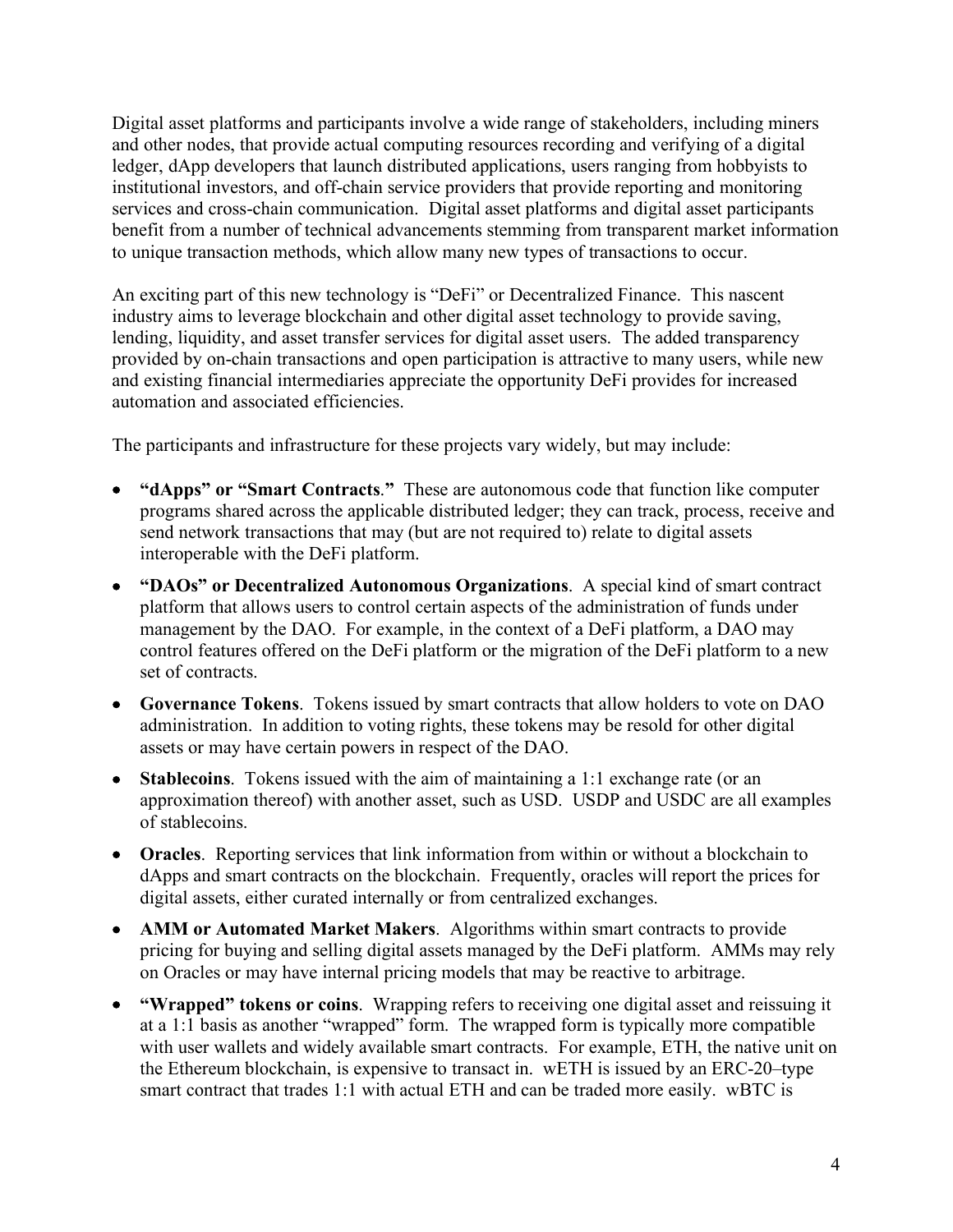"wrapped bitcoin" issued by a smart contract on the Ethereum Blockchain when a user sends native BTC to a particular contract on the bitcoin blockchain.

- **Guardians**. Guardians are monitoring programs, such as Oracles, that monitor transactions across different blockchains.
- **Staking**. Blockchains or certain DeFi projects may offer rewards or opportunities to pool resources to provide staking services. For example, a blockchain utilizing proof-of-stake validation lets users participate in verifying the blockchain by staking the native token, providing a reward if they propose and approve valid smart contracts. Users may pool their tokens for shared staking rewards.
- **Nodes**. Nodes typically refer to a computer resource involved in validating transactions or providing information, such as pricing information, to the blockchain (such as an Oracle). More generally, nodes also refer to an instance of operating software to interacting with a blockchain, whether as a validator, application or end user.
- **Project Administrators**. Several DeFi projects also provide limited administrative powers to certain trusted individuals, such as the ability to freeze all trading and liquidate assets under management. For some DeFi projects, there are no Project Administrators or the powers granted to those Project Administrators are significantly restricted.
- **Liquidity Providers**. Providers of digital assets for use by a smart contract. Typically, they are compensated via the fees charged by the smart contract or in governance tokens.

Using these and other tools, DeFi has created a variety of projects with immense potential. Many projects have innovative pricing models built around trade between like products and nodes that report off-chain exchange prices natively. Other solutions are being developed rapidly. Innovation in this area is proceeding rapidly and globally, with the precise contours of this technology impossible to determine at this time.

## **Overview of Dealer Framework**

Section  $3(a)(5)(A)$  of the Exchange Act defines a "dealer" as "any person engaged in the business of buying and selling securities . . . for such person's own account through a broker or otherwise." Section  $3(a)(5)(B)$  excludes from the definition of a dealer "a person that buys or sells securities . . . for such person's own account, either individually or in a fiduciary capacity, but not as a part of a regular business." As we have come to understand, Exchange Act Section 3(a)(5)(B) has generally been the basis for distinguishing dealers from traders based largely on whether the person buying and selling securities is doing so as part of a regular business. As far as we can tell, this dealer-trader distinction has existed for at least 70 years<sup>5</sup> and has been repeatedly acknowledged by the SEC.<sup>6</sup> In 2002, for example, the SEC proposed rules to grant

 <sup>5</sup> *See* Louis Loss, *Securities Regulation* 722 (1st ed. 1951) (discussing dealer-trader distinction).

<sup>6</sup> *See, e.g.*, OTC Derivatives Dealers, Exchange Act Release No. 40,594 (Oct. 23, 1998), 63 Fed. Reg. 59,362, 59,370 n.61 (Nov. 3, 1998) (listing dealer indicia in context of over-the-counter ("OTC") derivatives dealers); Further Definitions of "Swap Dealer," "Security-Based Swap Dealer," "Major Swap Participant," "Major Security-Based Swap Participant," and "Eligible Contract Participant," Exchange Act Release No. 66,868 (Apr. 27, 2012), 77 Fed. Reg. 30,596, 30,607 (May 23, 2012) (discussing dealer-trader distinction in context of security-based swaps).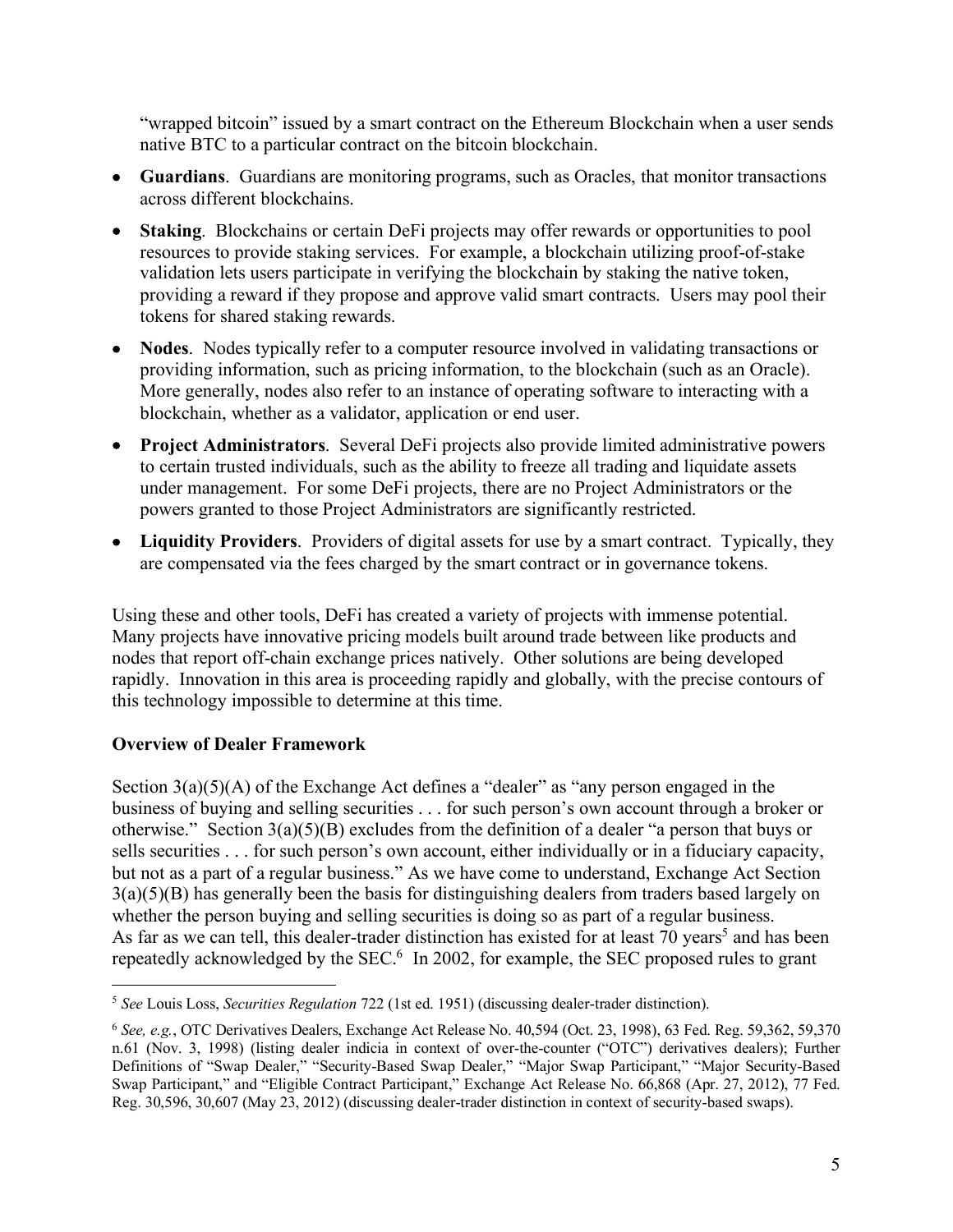banks exceptions to and exemptions from the definitions of "broker" and "dealer,"7 where it listed indicia that would bring someone within the meaning of dealer, such as (i) underwriting, (ii) formal and de facto market making and liquidity provision, (iii) acting in a principal capacity directly with customers and providing initial and continuing services to those customers, (iv) holding themselves out as willing to buy and sell securities at a regular place of business, and (v) having a regular turnover of inventory (or participating in the distribution of new issues). In contrast, the SEC stated that traders (i) have less regular volume; (ii) do not handle other people's money or securities; (iii) do not make a market in securities; and (iv) do not furnish dealer-type services, such as providing investment advice, extending credit, or lending securities.<sup>8</sup> The SEC upheld the use of the dealer-trader distinction in connection with the definition of "security-based swap dealer." 9

## **Overview of Proposal**

Proposed Rules 3a5-4 and 3a44-2 would identify certain activities that would constitute a "regular business" for the ultimate purpose of requiring registration as a dealer or government securities dealer. The proposed rules outline a framework that would define three qualitative standards that would bring a person within the meaning of a dealer or government securities dealer. Proposed Rule 3a44-2, however, would include a quantitative standard that would establish a bright-line volume-based test that would bring a person within the definition of a "government securities dealer" even if such person does not meet the qualitative standards.

Qualitative Standards: Under the Proposal, a person that meets one or more of the following qualitative standards would be deemed a dealer:

- 1. Routinely making roughly comparable purchases and sales of the same or substantially similar securities in a day ("Standard One");
- 2. Routinely expressing trading interests that are at or near the best available prices on both sides of the market and are communicated and represented in a way that makes them accessible to other market participants ("Standard Two"); or
- 3. Earning revenue primarily from capturing bid-ask spreads, by buying at the bid and selling at the offer, or from capturing any incentives offered by trading venues to liquidity-supplying trading interests ("Standard Three").

Quantitative Standard: Under Proposed Rule 3a44-2, a person would be deemed a government securities dealer if in each of four out of the last six calendar months that person engaged in buying and selling more than \$25 billion of trading volume in government securities. A person would be a dealer even if they did not satisfy any of the qualitative standards mentioned above.

 <sup>7</sup> *See* Definition of Terms in and Specific Exemption for Banks, Savings Associations, and Savings Banks Under Sections 3(a)(4) and 3(a)(5) of the Securities Exchange Act of 1934, Exchange Act Release No. 46,745 (Oct. 30, 2002), 67 Fed. Reg. 67,496, 67,498–500 (Nov. 5, 2002) (the "2002 Proposal").

<sup>8</sup> *Id.*, 67 Fed. Reg. at 67498–500.

<sup>9</sup> *See* Further Definition of "Swap Dealer," *supra* note 6.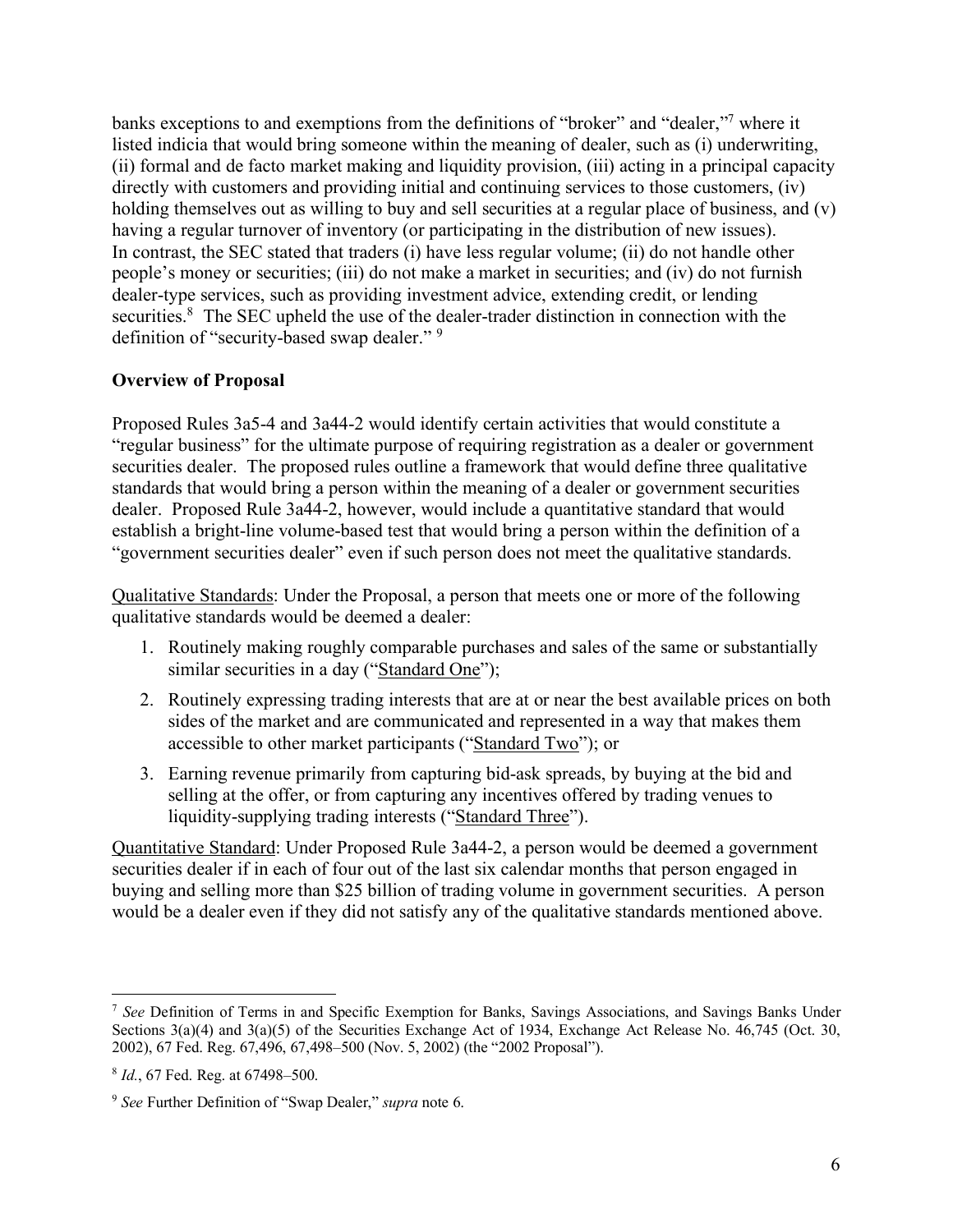Exclusions: The Proposed Rules provide two exclusions. The first exclusion is for an investment company registered under the Investment Company Act of 1940. The second is for a person that has or controls total assets of less than \$50 million.

"Own Account": The Proposal would define a person's "own account" as any account that is:

- 1. held in the name of a person
- 2. held in the name of a person over whom that person exercises control or with whom that person is under common control, subject to the following exclusions:
	- a. An account in the name of a registered broker, dealer, or government securities dealer, or a registered investment company;
	- b. An account held in the name of a client of a registered investment adviser unless the adviser controls the client as a result of the adviser's right to vote or direct the vote of voting securities of the client, the adviser's right to sell or direct the sale of voting securities of the client, or the adviser's capital contributions to or rights to amounts upon dissolution of the client; or
	- c. With respect to any person, an account in the name of another person that is under common control with that person solely because both persons are clients of a registered investment adviser unless those accounts constitute a parallel account structure.
- 3. Held for the benefit of those persons identified above.

"Control" would have the same meaning as in Rule  $13h-1(a)(3)$  of the Exchange Act, which defines the term to mean:

the possession, direct or indirect, of the power to direct or cause the direction of the management and policies of a person, whether through the ownership of securities, by contract, or otherwise. For purposes of this section only, any person that directly or indirectly has the right to vote or direct the vote of 25% or more of a class of voting securities of an entity or has the power to sell or direct the sale of 25% or more of a class of voting securities of such entity, or in the case of a partnership, has the right to receive, upon dissolution, or has contributed, 25% or more of the capital, is presumed to control that entity.

Under this definition, persons will have to aggregate trading activities and assets to determine whether, collectively and individually, a firm or the entities under a firm's control come within the meaning of a dealer or government securities dealer. The Proposal would define a "*parallel account structure*" to mean a structure in which one or more private funds (each, a "parallel fund"), accounts, or other pools of assets (each, a "parallel managed account") managed by the same investment adviser pursue substantially the same investment objective and strategy and invest side by side in substantially the same positions as another parallel fund or parallel managed account.

## **Application of Dealer Regulatory Framework to Digital Assets Is Premature**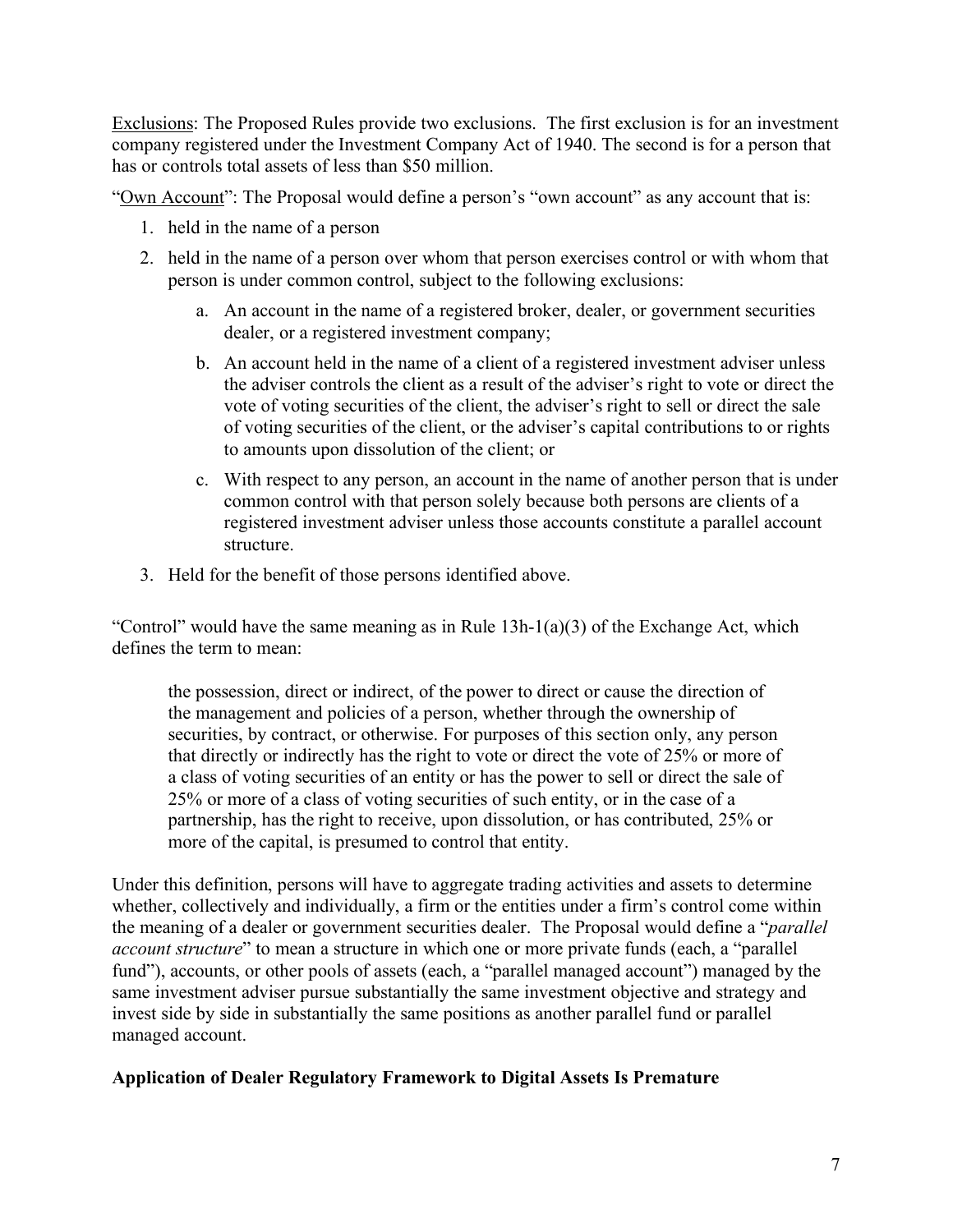We believe that it is entirely premature for the SEC to regulate digital assets through a vague reference to the statutory definition of a "security" and "government security."<sup>10</sup> This approach is especially premature given that  $(1)$  there are still significant uncertainties – exacerbated by the SEC's shifting views – regarding the extent to which digital assets fall within the purview of federal securities laws, (2) the appropriate regulatory treatment of digital assets is still under active consideration by the legislative and executive branches, and (3) due to digital assets' unique nature, not all dealer requirements make sense for the trading of digital asset securities. As such, the Proposal should expressly exclude digital assets until the White House Executive Order review concludes and Congress produces a legislative public policy framework providing clarity on which digital assets are securities and which are not.

As the SEC is well aware, it and its staff have been very active in issuing guidance and bringing enforcement actions related to digital assets that the SEC views as securities. On its website, it provides a running tally of the various enforcement actions it brought related to digital assets and initial coin offerings,  $\frac{11}{11}$  with over 100 actions brought as of the date of this letter according to some industry analysis.<sup>12</sup> While the SEC has brought a great deal of actions, the volume of these actions should not be construed as reflecting a conclusive view regarding the SEC's authority and jurisdiction over digital assets.

For example, in a widely publicized 2018 speech before the *Yahoo Finance All Markets Summit: Crypto*, William Hinman, then Director of the SEC's Division of Corporation Finance, outlined his views regarding the securities analysis undertaken when assessing whether a digital asset is construed as a security.13 In that speech, Director Hinman focused on the manner in which a digital asset is sold, and analyzed those efforts under the investment contract test outlined in *SEC v. W.J. Howey Co.* and its progeny.<sup>14</sup> Director Hinman then stated that:

when I look at Bitcoin today, I do not see a central third party whose efforts are a key determining factor in the enterprise. The network on which Bitcoin functions is operational and appears to have been decentralized for some time, perhaps from inception. Applying the disclosure regime of the federal securities laws to the offer and resale of Bitcoin would seem to add little value.[9] And putting aside the fundraising that accompanied the creation of Ether, based on my understanding of the present state of Ether, the Ethereum network and its decentralized structure, current offers and sales of Ether are not securities transactions. And, as with Bitcoin, applying the disclosure regime of the federal securities laws to current transactions in Ether would seem to add little value.

 <sup>10</sup> Proposal, 87 Fed. Reg. at 23,057 n.36. Indeed, this is the only reference to digital assets in the Proposal.

<sup>11</sup> https://www.sec.gov/spotlight/cybersecurity-enforcement-actions.

<sup>12</sup> https://www.cornerstone.com/wp-content/uploads/2022/01/SEC-Cryptocurrency-Enforcement-2021-Update.pdf.

<sup>&</sup>lt;sup>13</sup> https://www.sec.gov/news/speech/speech-hinman-061418 ("Hinman Speech").

<sup>14</sup> *SEC v. W.J. Howey Co*., 328 U.S. 293 (1946). *See also Gary Plastic Packaging Corp. v. Merrill Lynch, Pierce, Fenner & Smith, Inc.*, 756 F.2d 230 (2d Cir. 1985).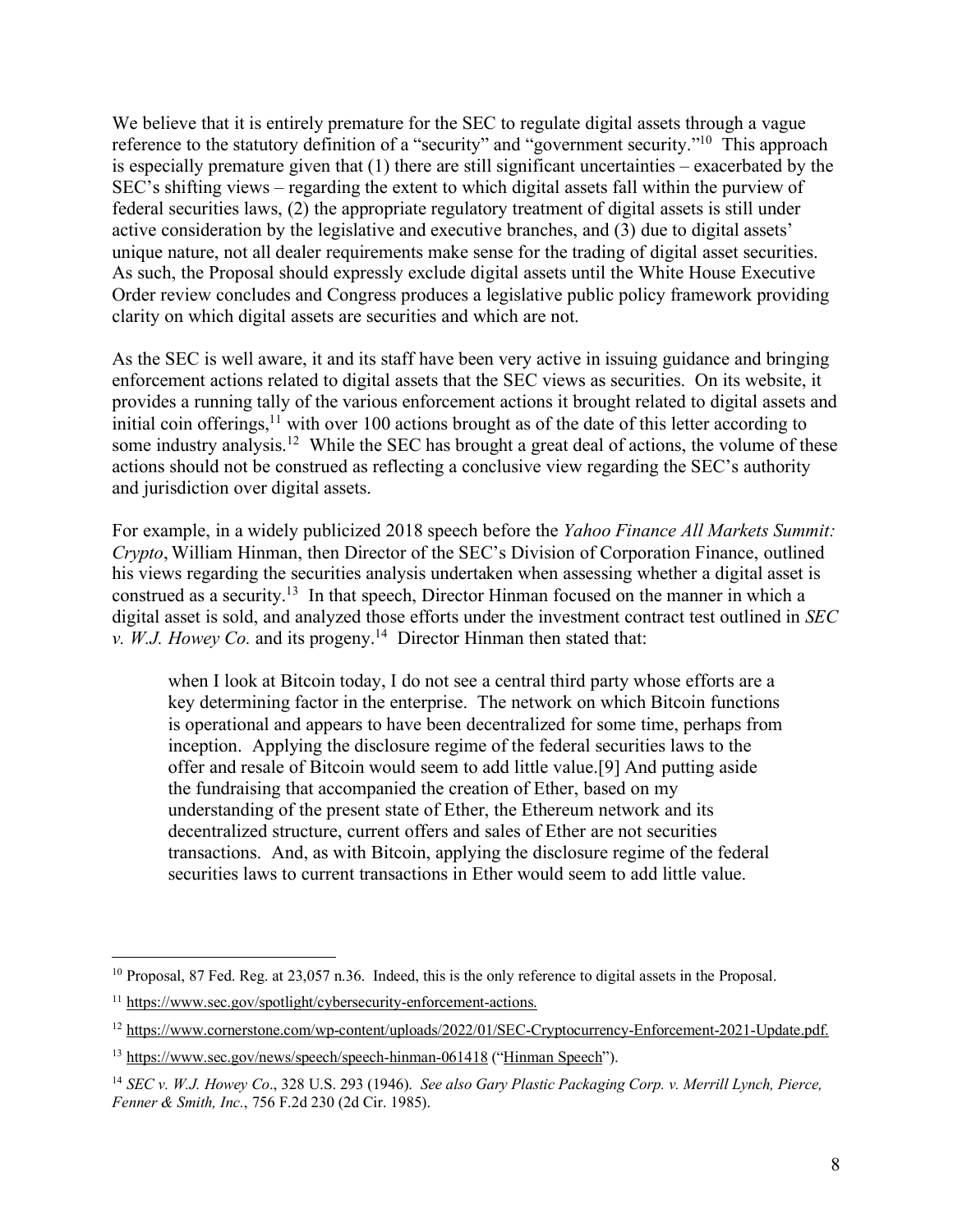Thus, the industry operated under the assumption that Bitcoin and Ether were not securities. However, as recently as February 2022, staff from the SEC's Division of Enforcement have, according to reports, disavowed the Hinman Speech as "personal opinion," reportedly stating during oral argument in *SEC v. LBRY, Inc*. <sup>15</sup> that the SEC has not asserted that Bitcoin and Ethereum are not securities.<sup>16</sup> These reports, if accurate, further the main defense in another case that the SEC is currently litigating.<sup>17</sup> In that case, the court denied the SEC's motion to strike defendant's affirmative defense that it violated the securities laws (i.e., the SEC had failed to provide fair notice that defendant's conduct was in violation of law and thus in violation of due process.) 18 That case has the potential to significantly curtail the SEC's enforcement approach to digital assets if the court agrees that the SEC did not provide market participants with fair notice regarding its views of digital assets. Given that the SEC staff now appears to be distancing the SEC from the Hinman Speech, it is clear that market participants are left further in the dark regarding the SEC's jurisdiction over digital assets.

The Southern District of New York recently dismissed a case against a global crypto exchange and, in the process, questioned timelines to file complaints in court and the jurisdiction of various digital asset providers.<sup>19</sup> In the case, the U.S. District Judge wrote that the investors suing the exchange for losses and failure to disclose risk, in fact, sued too late, having waited more than one year after their purchases. In addition, the judge wrote, "Plaintiffs must allege more than stating that plaintiffs bought tokens while located in the US and that title passed in whole or in part over servers located" in the United States. This implied that domestic securities laws did not apply because the exchange was not a domestic exchange, even if it used Amazon computer servers and Ethereum blockchain computers in the United States. 20

<sup>&</sup>lt;sup>15</sup> In March 2021, the SEC commenced an action against LBRY for allegedly offering unregistered securities to raise a total of \$6.2 million starting in 2016. *See SEC v. LBRY, Inc*., Civil Action No. 1:21-cv-00260 (D.N.H. filed Mar. 29, 2021). The SEC's press release regarding this case is available at

https://www.sec.gov/litigation/litreleases/2021/lr25060.htm?utm\_medium=email&utm\_source=govdelivery. According to the SEC's complaint, from at least July 2016 to February 2021, LBRY, which offers a video-sharing application, sold digital asset securities called "LBRY Credits" to numerous investors, including investors based in the United States.

<sup>16</sup> https://mobile.twitter.com/LBRYcom/status/1496586670954713090.

<sup>17</sup> *SEC v. Ripple Labs, Inc.*, No. 1:20-cv-10832 (S.D.N.Y. Dec. 22, 2020).

<sup>18</sup> SEC v. Ripple Labs, Inc., No. 1:20-cv-10832, Dkt. No. 440 (S.D.N.Y. Mar. 11, 2022).

<sup>19</sup> *Anderson et al. v Binance et al.*, 1:20-cv-2803 (ALC) (S.D.N.Y. Mar. 31, 2022)

**<sup>20</sup>** Jonathan Stempel, *Crypto exchange Binance wins dismissal of U.S. lawsuit over digital token sales*, Reuters (Mar. 31, 2022),

https://www.reuters.com/legal/litigation/crypto-exchange-binance-wins-dismissal-us-lawsuit-over-digital-tokensales-2022-03-31/.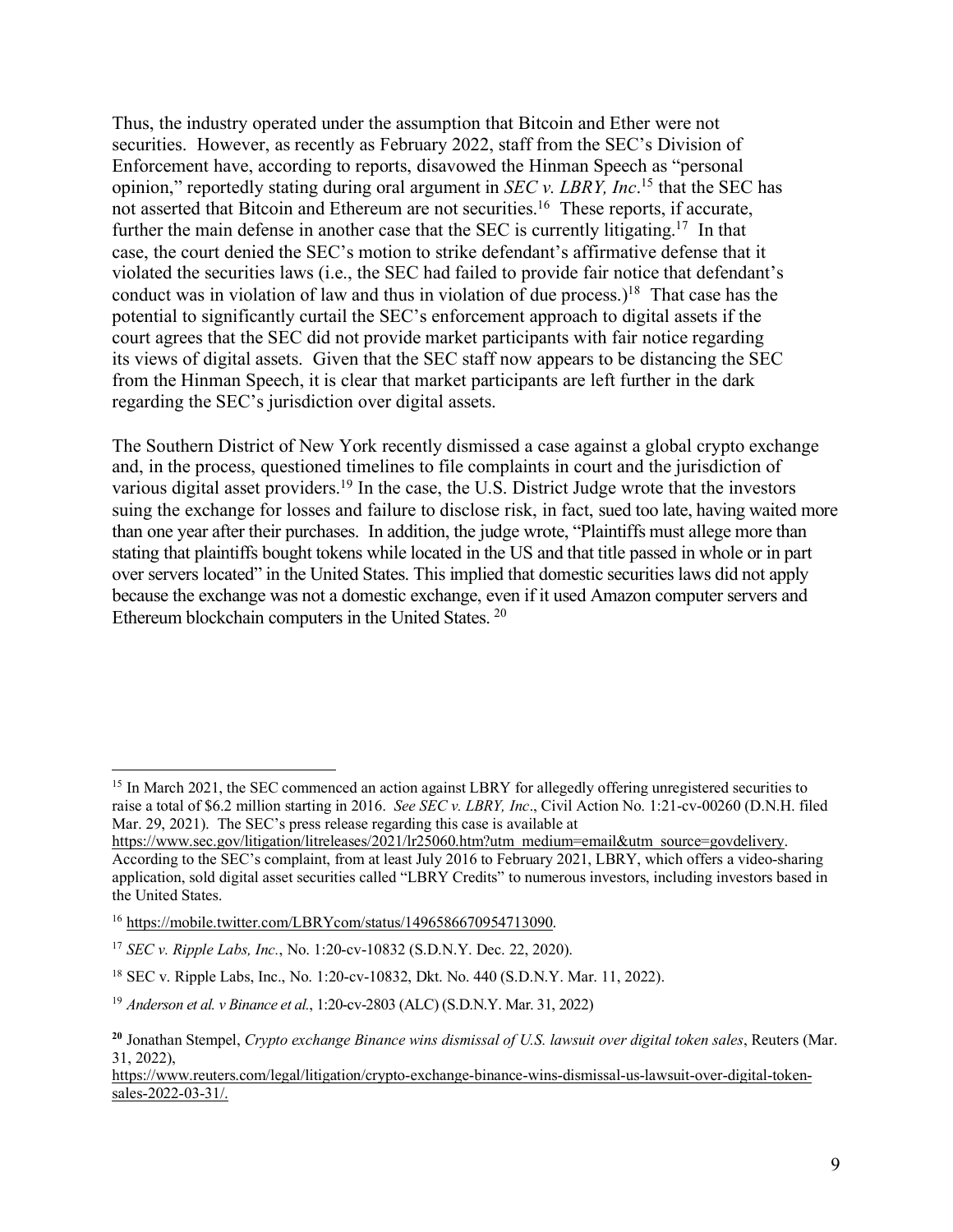Meanwhile, other courts have been beginning to question the SEC's authority to bring cases to tribunal and the inherent right to trial by jury. 21

The uncertainty regarding the SEC's authority over digital assets, including the SEC staff's apparent shift regarding the status of Bitcoin and Ethereum, is further complicated by the fact that the status of digital assets is still being actively considered by other branches of government. For instance, in November 2021, the President's Working Group on Financial Markets ("PWG"), along with the Federal Deposit Insurance Corporation ("FDIC") and the Office of the Comptroller of the Currency ("OCC"), released a report on the risks and legislative recommendations for stablecoins, a form of digital assets that are designed to maintain a stable value relative to a national currency or other reference assets.<sup>22</sup> Although there were press reports leading up to the publishing of the PWG Report indicating that the SEC won concessions that would have made it the top regulator for stablecoins,23 the PWG Report stated otherwise. Instead, the report recommended, among other things, that stablecoin issuers be insured depository institutions, effectively recommending that they be subject to banking regulation as opposed to securities regulation. And rather than provide the SEC any additional comfort regarding its authority over digital assets, the PWG Report acknowledged that the SEC and other regulators could have a role in addressing prudential risks associated with stablecoins. If anything, the PWG Report reflects that the status and proper regulatory framework for digital assets is still under active consideration. In addition, the Commodity Futures Trading Commission ("CFTC") also has jurisdiction in this space. CFTC Chair Rostin Benham stated as such on May 16 when he said, "Within the sphere of digital assets, naturally there are some commodities and some securities….[Bitcoin] is a commodity, Ether as well, is a commodity….There may be in fact hundreds of thousands of securities coins, but there are plenty of commodity coins."24 Similarly, SEC Commissioner Peirce and CFTC Commissioner Pham recently wrote that digital asset regulation offers the SEC and CFTC a new opportunity to work together.<sup>25</sup>

These themes were similarly echoed in President Biden's March 9, 2002 Executive Order outlining his administration's policy objectives with respect to digital asset regulation.<sup>26</sup> The Executive Order highlights the absence of uniform oversight and standards applicable to the industry, stating that such absence may result in inadequate protections for sensitive financial

 21*Jarkesy v. SEC,* No. 20-61007 (5th Cir. May 18, 2022), https://www.ca5.uscourts.gov/opinions/pub/20/20-61007- CV0.pdf

<sup>22</sup> https://home.treasury.gov/system/files/136/StableCoinReport\_Nov1\_508.pdf (the "PWG Report").

<sup>23</sup> https://www.bloomberg.com/news/articles/2021-10-25/sec-gets-path-to-rein-in-stablecoins-as-u-s-weighs-newrules.

<sup>24</sup> Bitcoin, Ethereum are commodities, says CFTC Chair Rostin Behnam CNBC (May 16, 2022) https://www.cnbc.com/video/2022/05/16/bitcoin-ethereum-are-commodities-says-cftc-chair-rostin-behnam.html

<sup>25</sup> Making progress on decentralized regulation – It's time to talk about crypto together, The Hill (May 26, 2022) https://thehill.com/blogs/congress-blog/3503277-making-progress-on-decentralized-regulation-its-time-to-talkabout-crypto-together/

<sup>26</sup> https://www.whitehouse.gov/briefing-room/presidential-actions/2022/03/09/executive-order-on-ensuringresponsible-development-of-digital-assets/ ("Executive Order").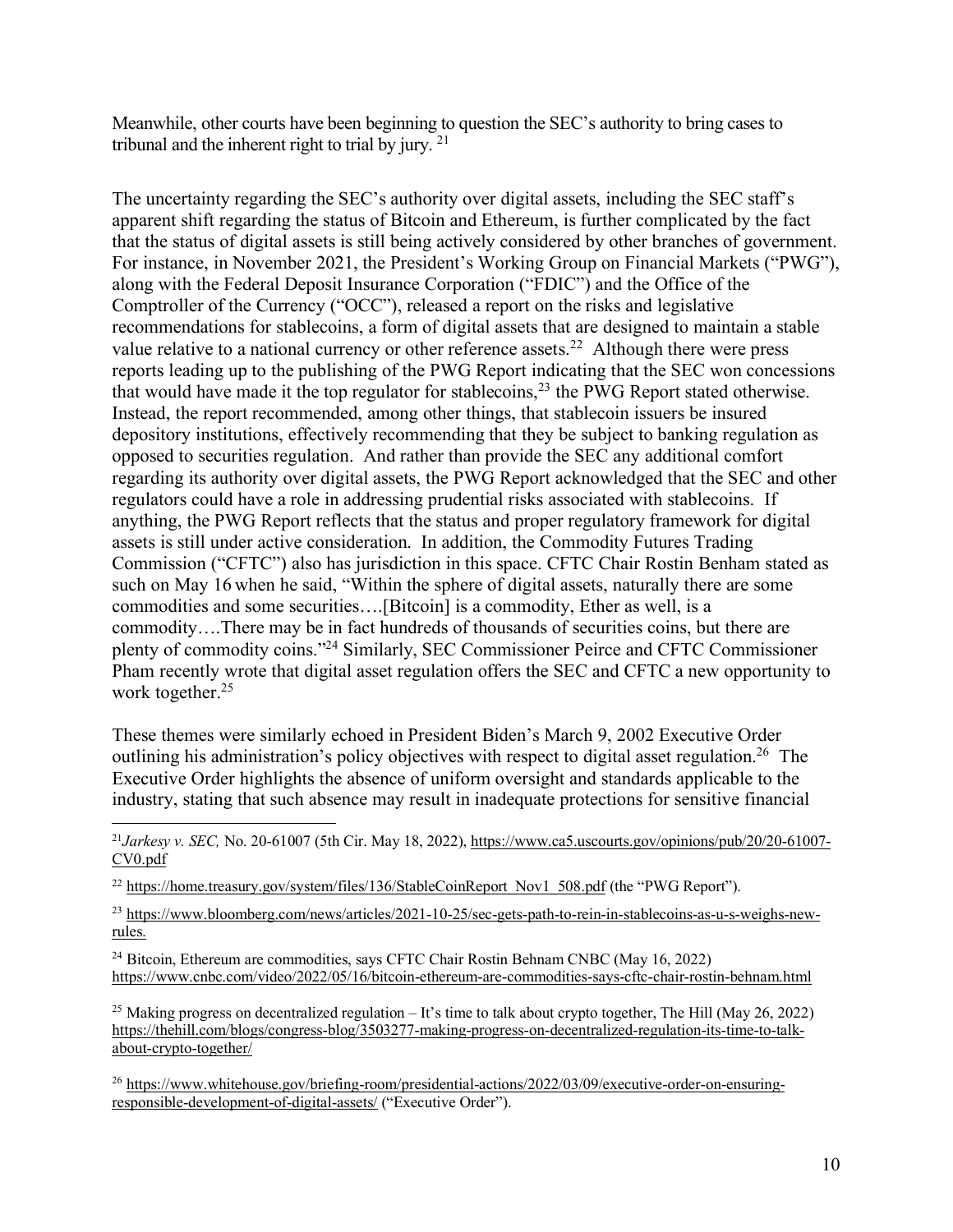data, custodial and other arrangements relating to customer assets and funds, or disclosures of risks associated with investments in digital assets. In addition, the Executive Order outlines the six policy objectives<sup>27</sup> for the United States with respect to digital assets and notably does not single out any individual regulatory agency as having primary or significant authority over digital assets. Rather, it encourages coordination among the various agencies in achieving the objectives of the Executive Order, with the SEC listed as one of many agencies that could play a role.

Concurrently, the legislative branch is actively considering the appropriate regulatory treatment of digital assets both from an oversight and legislative standpoint. An example of recent oversight questioning was the bipartisan letter from the House of Representatives questioning the role of the Division of Enforcement and Division of Examination authorities to obtain information related to cryptocurrency and blockchain firms, with the Representatives questioning if those authorities are better suited to the SEC's divisions charged with seeking public commentary as part of the rulemaking process. <sup>28</sup> On the legislative side, recent efforts include but are not limited to (i) the Infrastructure Investment and Jobs Act (H.R. 3684); (ii) Digital Asset Market Structure and Investor Protection Act (H.R. 4741); (iii) the Token Taxonomy Act (H.R. 2144), (iv) the Bipartisan Digital Commodity Exchange Act,<sup>29</sup>(v) a foreshadowed bipartisan bill from Senators on the Senate Committee on Banking, Housing, and Urban Affairs and the Senate Committee on Agriculture, Nutrition, and Forestry, <sup>30</sup> and (vi) a number of bills relating to the treatment of stablecoins.

In this vein we note that the SEC has previously been chastised by the courts for overreaching in its attempt to regulate entities that were not within its jurisdiction. In 1986, for example, the SEC lost a case in the United States Court of Appeals District of Columbia Circuit over its attempts to bring certain banks within its regulatory framework.<sup>31</sup> In that case, the court notably stated that the SEC's rule overreached its Congressional mandate, writing:

whatever its beneficial purpose or the regulatory need for some, such authority still represents an attempt by one federal agency to reallocate, on its own initiative, the regulatory responsibilities Congress has purposefully divided among several different agencies. It is tantamount to one of the regulatory players

<sup>&</sup>lt;sup>27</sup> These policy objectives include (1) customer, investor and business protections; (2) financial stability and systemic risk mitigation; (3) illicit finance mitigation and national security risks; (4) ensuring continued leadership in the global financial system and economic competitiveness by the United States; (5) financial inclusion; and (6) responsible development and use of digital assets.

<sup>28</sup> Letter to SEC Chair Gary Gensler (Mar. 16, 2022), https://emmer.house.gov/\_cache/files/0/c/0c7fc863-7916-4b19-bc44- 52bef772287e/9B0B9D1CA9B3C215DDC762DF5B0F6864.3.16.22.emmer.sec.letter.pdf.

<sup>29</sup> Thompson Releases Crypto Regulatory Blueprint (Nov. 16, 2021), https://republicans-agriculture.house.gov/news/documentsingle.aspx?DocumentID=7123.

<sup>30</sup>Sam Sutton & Katy O'Donnell, *Gillibrand, Lummis plan new regulatory framework for crypto*, Politico (Mar. 24, 2022), https://www.politico.com/news/2022/03/24/gillibrand-lummis-cryptocurrency-regulation-00020291.

<sup>31</sup> *Am. Bankers Ass'n v. SEC*, 804 F.2d 739 (D.C. Cir. 1986).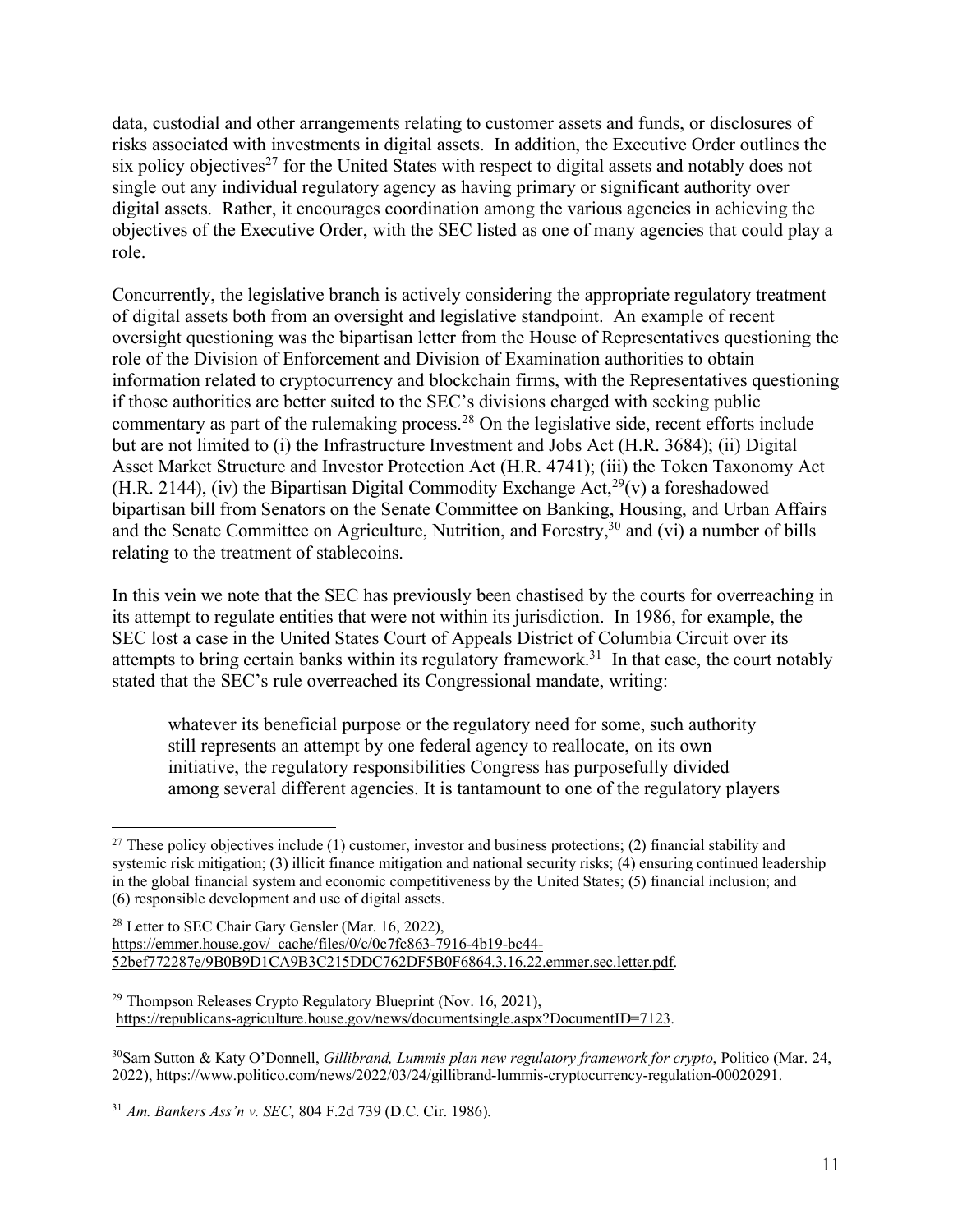unilaterally changing the rules of the game. The SEC by itself cannot extend its jurisdiction over institutions expressly entrusted to the oversight of the Comptroller, the Board of Governors, the FDIC, and others.<sup>32</sup>

We believe that the SEC should be mindful of regulatory overreach given the active consideration being given by the legislative and executive branches to the appropriate regulation of digital assets.

For the reasons outlined above, we believe that it is premature of the SEC to include digital assets within the scope of the Proposal until such time as there is a better understanding regarding the appropriate regulatory approach for such assets.

## **Proposal Adherence to the Administrative Procedure Act and Other Legal Requirements**

ADAM and its members believe that the Proposal, as drafted, raises concerns under the APA<sup>33</sup> and other requirements applicable to agency rulemaking.

As the SEC is well aware, the APA applies to all executive branch and independent agencies and prescribes procedures for agency rulemakings and adjudications. In addition, it outlines standards for judicial review of final agency actions. Section 553 of the APA outlines noticeand-comment rulemaking procedures and is intended to provide the public with a meaningful opportunity to comment on proposed rules. Although a 30-day comment period is typically regarded as the minimum requirement, the legislative history of the APA indicates that longer periods are warranted for matters "of great importance, or those where the public submission of facts will be either useful to the agency or a protection to the public, [and] should naturally be accorded more elaborate public procedures."34 To this end, the Obama Administration recognized the importance of having meaningful public comment on proposed rulemakings and generally instituted 60-day comment periods.<sup>35</sup> Even longer comment periods are needed where rulemakings are complex or where an agency is engaged in multiple rulemakings at or near the same time.<sup>36</sup> Current SEC leadership has recently recognized this, reopening several high-profile

 <sup>32</sup> *Id.*

<sup>33</sup> 5 U.S.C. §§ 551–559.

<sup>34</sup> Administrative Procedure Act: Legislative History, S. Doc. No. 248, at 259 (1946).

<sup>&</sup>lt;sup>35</sup> Executive Order 13563, Improving Regulation and Regulatory Review (Jan. 18, 2011), 76 Fed. Reg. 3821 (Jan. 21, 2011); *see also* Executive Order 12866, Regulatory Planning and Review (Sept. 30, 1993), 58 Fed. Reg. 51735 (Oct. 4, 1993) ("each agency should afford the public a meaningful opportunity to comment on any proposed regulation, which in most cases should include a comment period of not less than 60 days"); Memorandum for the Heads of Executive Departments and Agencies, Modernizing Regulatory Review (Jan. 20, 2021), 86 Fed. Reg. 7223 (Jan. 26, 2021) ("This memorandum reaffirms the basic principles set forth in [Executive Order 12866] and in Executive Order 13563 of January 18, 2011 (Improving Regulation and Regulatory Review), which took important steps towards modernizing the regulatory review process. When carried out properly, that process can help to advance regulatory policies that improve the lives of the American people.").

<sup>36</sup> *See, e.g*., Commissioner Hester M. Peirce Public Statement: Rat Farms and Rule Comments – Statement on Comment Period Lengths (Dec. 10, 2021), https://www.sec.gov/news/statement/peirce-rat-farms-and-rulecomments-121021.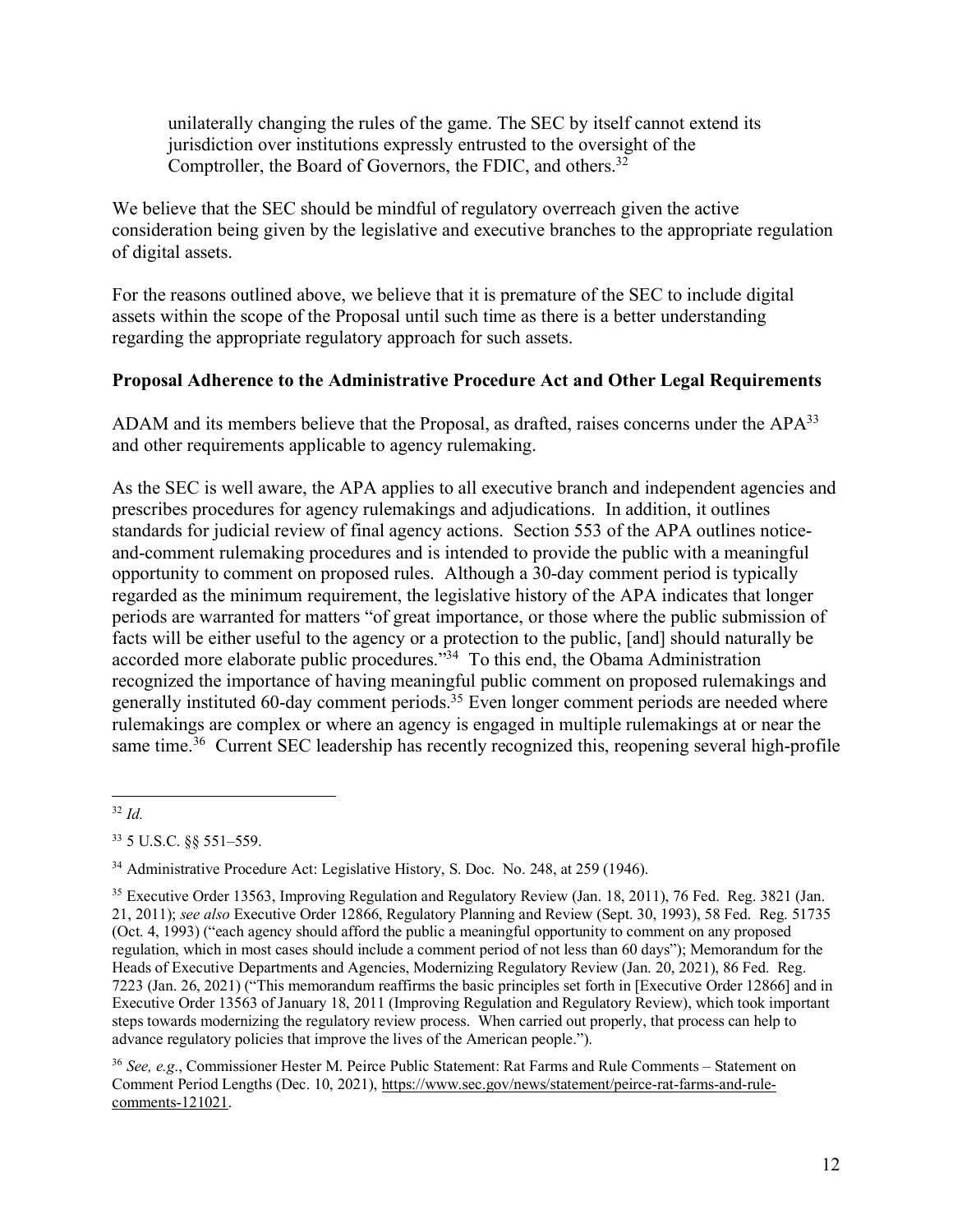rulemaking comment periods after comment periods had already closed.37 Given that this rulemaking is complex and as the SEC has multiple rulemakings occurring in parallel, ADAM believes that the substantive changes to the definitions of "dealer" and "government securities dealer" require at least a 90-day comment period from publication in the Federal Register. Simply, without this additional time, ADAM and other commenters are unable to fully provide the information and input that the Proposal itself recognizes are necessary for the SEC to properly understand the impact of its action and to tailor the rule accordingly.

In addition to the inadequate notice-and-comment period, ADAM believes that there are other important respects in which the Proposal departs from the legal requirements governing agency rulemaking. Under the APA, an agency must "make its views known to the public in a concrete and focused form so as to make criticism or formulation of alternatives possible"38 and "describe the range of alternatives being considered with reasonable specificity.<sup> $39$ </sup> Here, across more than 200 pages, the SEC makes only one mention of digital assets, in a footnote. In the context of this rulemaking, it would be unreasonable and unlawful for the SEC to issue a final rule that *did* apply to digital assets. Because the SEC has failed to give "fair notice" regarding scope within which digital assets are within Proposal, it would violate the APA to extend the final rule to such assets.40

The SEC's failure to address digital assets in the text of the Proposal creates other deficiencies in the rule, particularly in the SEC's economic analysis, unless digital assets are plainly excluded. The Exchange Act requires the SEC to determine whether a rulemaking will "promote efficiency, competition, and capital formation."41 The Exchange Act additionally prohibits any rulemaking that "would impose a burden on competition not necessary or appropriate in furtherance of the purposes" of the statute.<sup>42</sup> Unless the SEC "apprise<sup>[s]</sup> itself—and hence the public and the Congress—of the economic consequences of a proposed regulation," the "promulgation of the rule [is] arbitrary and capricious and not in accordance with law."<sup>43</sup> Here, the SEC's economic analysis fails even to mention digital assets—let alone assess the impact of the Proposal on this important and growing sector. Given the absence of any analysis to digital assets, it would be unreasonable for the SEC to apply the rule to digital assets. In fact, given the uncertainty the Proposal has created, it would be unreasonable to adopt a final rule without making clear that the rule would *not* apply to digital assets. If the SEC fails to issue that

<sup>38</sup> *HBO, Inc. v. FCC*, 567 F.2d 9, 36 (D.C. Cir. 1977).

<sup>41</sup> 15 U.S.C. § 78c(f).

<sup>42</sup> *Id.* § 78w(a)(2).

<sup>43</sup> *Bus. Roundtable v. SEC*, 647 F.3d 1144, 1148 (D.C. Cir. 2011).

<sup>&</sup>lt;sup>37</sup> SEC Extends Comment Period for Proposed Rules on Climate-Related Disclosures, Reopens Comment Period for Proposed Rules Regarding Private Fund Advisers and Regulations ATS (May 9, 2022), https://www.sec.gov/news/press-release/2022-82.

<sup>39</sup> *Portland Cement Ass'n v. EPA*, 665 F.3d 177, 192 (D.C. Cir. 2011).

<sup>40</sup> *Long Island Care at Home, Ltd. v. Coke*, 551 U.S. 158, 174 (2007).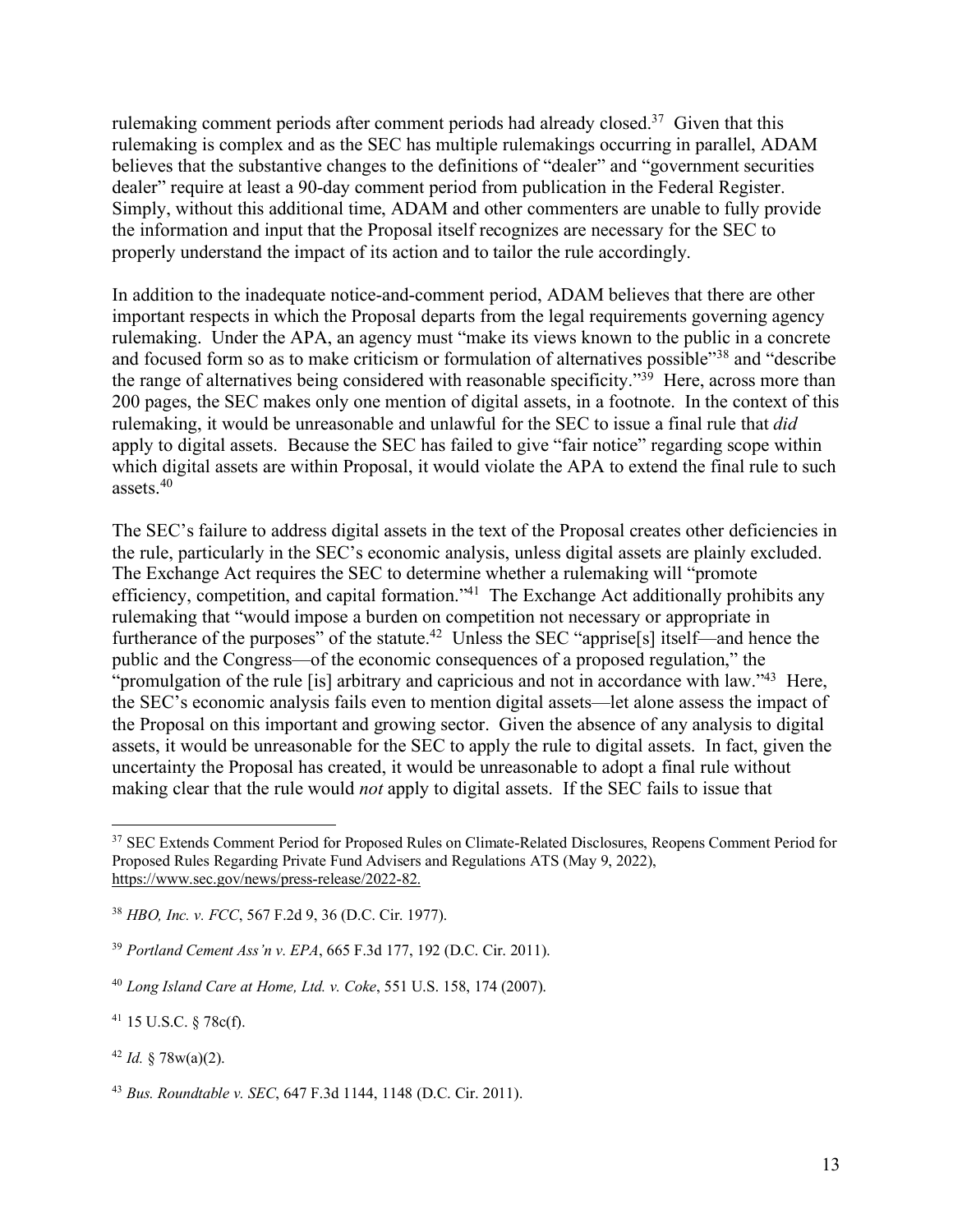clarification, the Proposal would have serious negative repercussions in the digital assets market—economic impacts that the SEC has failed to consider.

The SEC's failure to address these economic effects in the Proposal constrains the SEC's ability to address them later in this rulemaking. Under the notice-and-comment requirements of the APA, an agency cannot develop a rule using secret data, which means that "the most critical factual material that is used to support the agency's position" must be "made public in the proceeding and exposed to refutation."44 Consequently, if the SEC decides to address digital assets in a final rule, and it relies on new data to support its analysis of the economic effects, then the SEC must reopen the comment period.

The SEC's analysis fails to account for other critical issues concerning the Proposal.<sup>45</sup> The economic analysis associated with dealer and government securities registration is based on traditional broker-dealer business without addressing the cost of registering a digital asset–only dealer or government securities dealer. Indeed, notwithstanding that the SEC established a framework by which digital asset–only broker-dealers can register with the SEC,<sup>46</sup> we are not aware of any broker-dealers that have successfully registered under that framework. Perhaps because of this, there has been no analysis to date on the costs of interfacing with the Financial Industry Regulatory Authority, Inc. ("FINRA") and the SEC on these types of registrations. In addition, the Proposal does not address (1) the impact on the digital asset industry and affected parties; (2) the high number of digital asset platforms and participants that could potentially be captured; (3) DeFi, Spot markets, and digital-asset market making; or (4) the impact on developers of the code, deployers, or interface providers affected.

For example, the analysis finds that it would take 2.75 hours to file a Form BD for a broker to register with FINRA. In reality, this is a process that would take teams of people multiple months to complete. Additionally, the proposal estimates a first-year compliance cost of \$600,000 and \$265,000 each year after. These figures may be reasonable for a low-volume dealer in a traditional industry, but for the digital asset industry, the numbers are fundamentally flawed. In the digital asset space, firms are unable to hire a qualified Chief Compliance Officer for \$250,000, and compliance departments must acquire surveillance systems for trade monitoring and systems for Anti-Money Laundering/Combating the Financing of Terrorism (AML/CFT) compliance. The compliance costs only increase for larger firms facilitating more trading, which would necessitate additional compliance officer and other related costs.

In addition to a flawed economic analysis, the Proposal lacks a substantive foundation on which it would reasonably capture digital assets and digital asset participants, and it diverges without explanation from a more measured approach advocated by multiple members of the SEC.

Moreover, there are serious limitations in how the technology that underpins a digital asset platform can be transferred and effectively used in a formal dealer or government securities dealers environment, meaning that the SEC, if it applied the Proposal to digital assets, would effectively seek to regulate something before its exists and is understood by regulators. Indeed,

<sup>44</sup> *Chamber of Com. v. SEC*, 443 F.3d 890, 900 (D.C. Cir. 2006). 45 *See Motor Vehicle Mfrs. Ass'n v. State Farm Mut. Auto. Ins. Co.*, 463 U.S. 29, 43 (1983).

<sup>46</sup> https://www.sec.gov/rules/policy/2020/34-90788.pdf.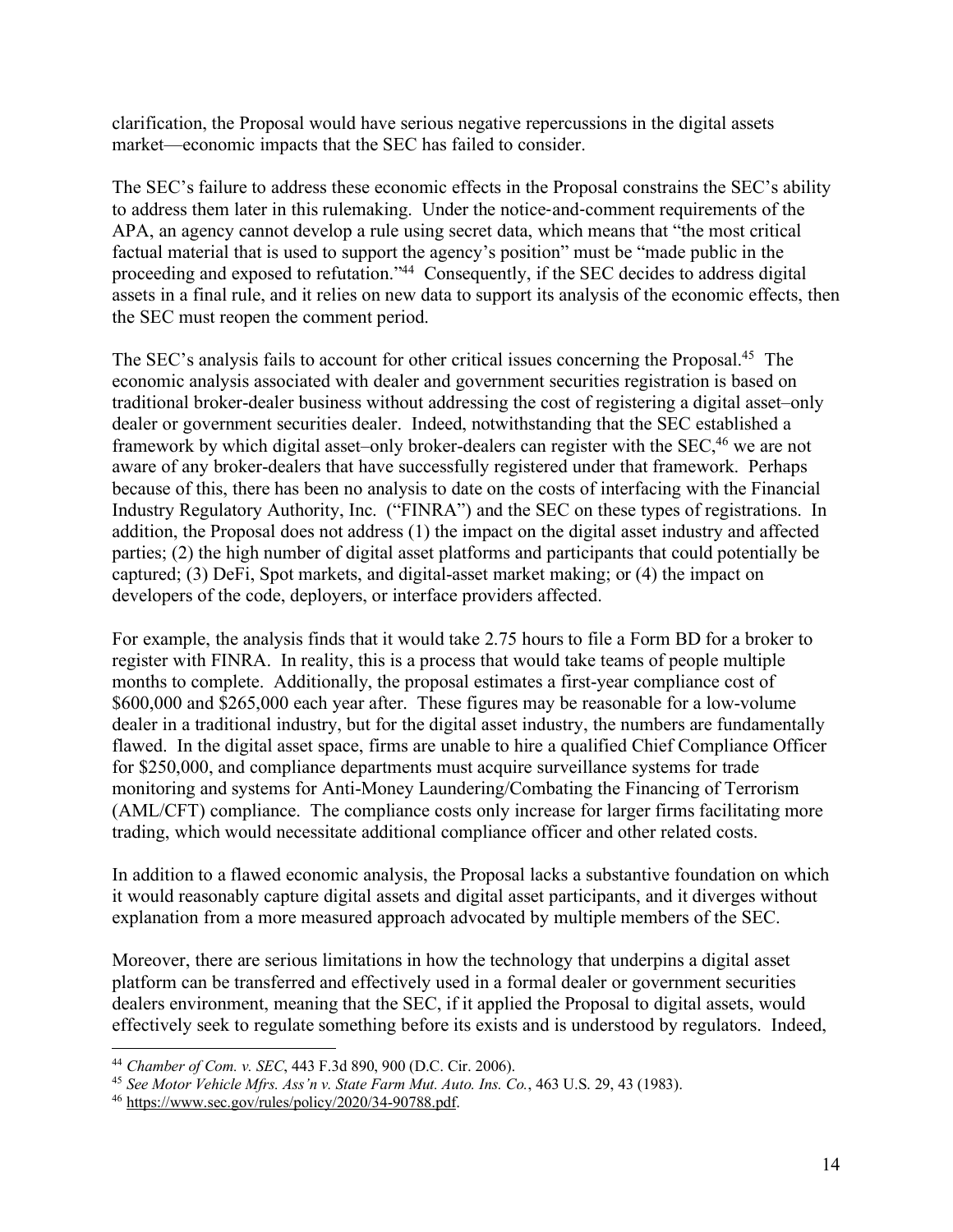this conundrum of sorts appears to capture the essence of Commissioner Hester Peirce's "catch-22" that she outlined in February 2020 where:

Would-be networks cannot get their tokens out into people's hands because their tokens are potentially subject to the securities laws. However, would-be networks cannot mature into a functional or decentralized network that is not dependent upon a single person or group to carry out the essential managerial or entrepreneurial efforts unless the tokens are distributed to and freely transferable among potential users, developers, and participants of the network. The securities laws cannot be ignored, but neither can we as securities regulators ignore the conundrum our laws create.47

Rather than proceed as is, the SEC should consider postponing the implementation of rules applicable to digital asset platforms until such time as it can consider defining what the current dealer and government securities dealer would look like for digital assets. To this end, we recommend that the SEC give adequate consideration to such things as (i) the practical difficulties in actually registering a digital asset dealer or government securities dealers with the SEC and FINRA; (ii) the need for digital asset regulatory expertise and reconciliation of dated rules and frameworks; (iii) the limitations of the current dealer and government securities dealer framework for digital assets, and in particular, that the framework is biased toward traditional securities offerings and does make room for clearance and settlement on the blockchain; and (iv) the various technologies at play as discussed in the section above describing digital platforms and participants.

## **Proposal Will Hinder Innovation, Competition, and Capital Formation**

As the SEC is well aware, in addition to protecting investors, part of the SEC's mission is to ensure that its actions are in the public interest and promote capital formation. On this latter point, one of the reasons that the United States has some of the deepest, most liquid, and most innovative financial markets in the world is because it embraces technology and forward thinking. Unfortunately, we believe that the Proposal as drafted would leave the United States behind during the current global revolution in financial services. More specifically, the Proposal's discussion regarding what it means to "routinely" buy and sell securities or enter trading interests will create a chilling effect that would result in developers avoiding any U.S. touchpoint. This will result in these technologies and innovations finding their homes in jurisdictions that promote and do not hinder development and forward thinking, such as the UK, which is making Cabinet-level speeches indicating a desire to "lead the way" in digital assets and the UK "is open for crypto business."48 To this end, we encourage the SEC to work within the framework contemplated in the Executive Order to further promote the use and development of digital assets within the United States.

 <sup>47</sup> https://www.sec.gov/news/speech/peirce-remarks-blockress-2020-02-06.

<sup>&</sup>lt;sup>48</sup> Keynote Speech by John Glen, Economic Secretary to the Treasury, at the Innovate Finance Global Summit (Apr. 4, 2022),

https://www.gov.uk/government/speeches/keynote-speech-by-john-glen-economic-secretary-to-the-treasury-at-theinnovate-finance-global-summit.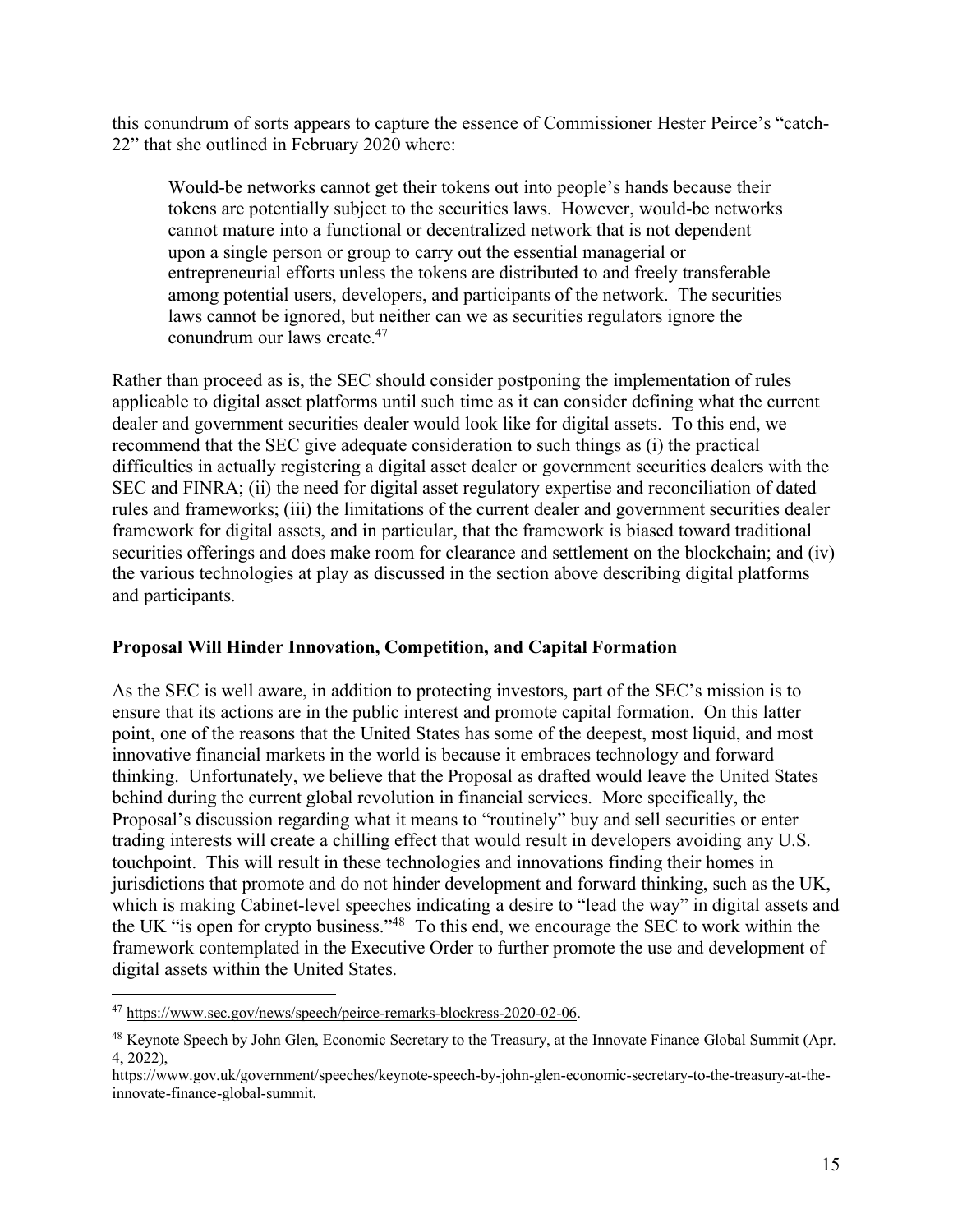### **Proposal Deficiencies**

In addition to the policy and administrative issues outlined above, we also believe that the Proposal suffers from a number of other deficiencies that will make it difficult to apply in a manner that is not arbitrary.

#### Qualitative Standards

The qualitative standards that the Commission proposes are vague and will lead regulators to apply them in an inconsistent manner. In discussing Standard One and Standards Two, the SEC would seek to bring market participants who "routinely" engage in certain activities within the meaning of a dealer and government securities dealer. The SEC then explains that "routinely" means "more frequently than occasionally, but not necessarily continuously."<sup>49</sup> This standard is extremely vague and will lead to inconsistent application across market participants. While the SEC notes that this standard was derived from rules from the adopting release defining terms associated with security-based swap-dealing activities,<sup>50</sup> the SEC fails to note that the Swap Dealer Release actually notes this standard as developed because of the unique nature of certain types of securities-based swaps.<sup>51</sup> In addition, unlike in this Proposal, the SEC actually provided examples of routine conduct in the Swap Dealer Release which at least gave market participants the semblance of a road map.52 We also believe that the SEC's reference to "roughly comparable" and "substantially similar" in Standard One are similarly problematic. We are concerned that the SEC does not fully appreciate the distinction between various types of digital assets and is not able to meaningfully assess whether those assets are "substantially similar" or whether trading in those assets is "roughly comparable." In this regard, we note that the one example provided by the SEC regarding trading in two different automakers illustrates the points– the SEC is still relying on concepts from traditional equity securities trading and, through a passing reference to digital assets in a footnote, appears to believe that those traditional concepts can apply in the digital asset space.

Finally, Standard Three is also problematic because it does not account for staking and how some blockchains use the proof-of-stake consensus mechanism to validate transactions. It is unclear whether the SEC will consider the digital assets earned by acting as a validator to be the type of revenue it is contemplating under Standard Three. This ambiguity further reinforces our concern that this will result in a chilling effect and drive this activity offshore.

<sup>51</sup> *Id.* at 30,609 n.192.

<sup>52</sup> *Id.* 

 <sup>49</sup> 87 Fed. Reg. 23,054, 23,068 (Apr. 18, 2022).

<sup>50</sup> Proposal at 23,066 n.132, citing to Further Definition of ''Swap Dealer,'' ''Security-Based Swap Dealer,'' ''Major Swap Participant,'' ''Major Security-Based Swap Participant,'' and ''Eligible Contract Participant,'' Exchange Act Release No. 66,868 (Apr. 27, 2012), 77 Fed. Reg. 30,596, 30,609 (May 23, 2012) (''Swap Dealer Release'').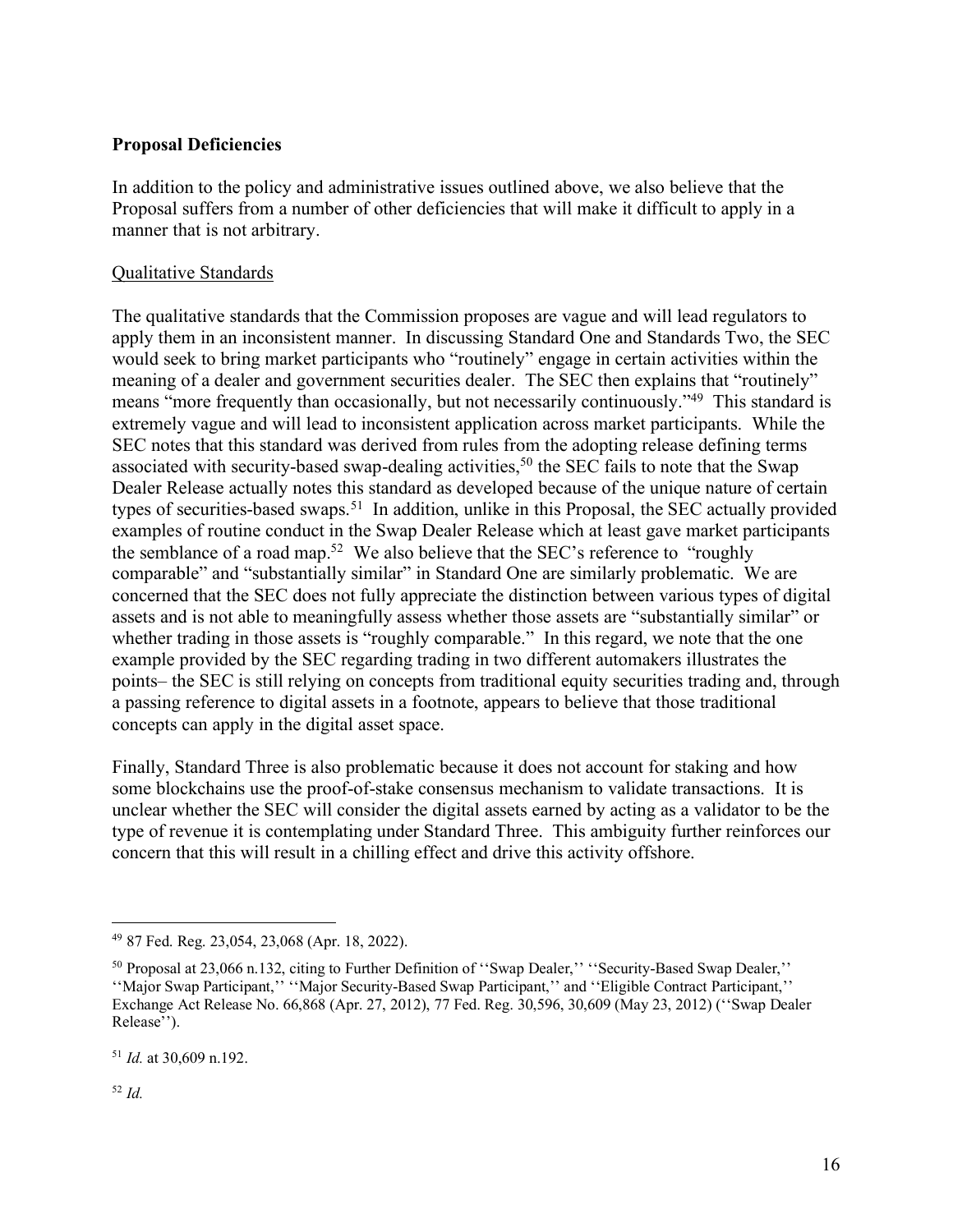#### Quantitative Standard

We do not believe that the volume-based threshold that the Commission articulates under proposed rule 3a44-2 is appropriate as a standalone measure for determining whether a person is a government securities dealer. In this regard, we note that the SEC has previously rejected a volume-based test when assessing the status of municipal securities dealers, stating that "it would appear that the nature of a bank's activities, rather than the volume of transactions or similar criteria, are of greater relevance in determining when a bank is a municipal securities dealer."53 In addition, we note that the SEC itself cited to a congressional intent for consistency between how the concepts of "dealer" is used in the context of traditional dealers, municipal securities dealers, and government securities dealers.<sup>54</sup> We do not believe that a volume-based threshold for any type of dealer is consistent with congressional intent.

#### "Own Account"

We believe that the definition of "own account," and its definition of "control," are appropriate. We do not believe that Congress intended for activities to be aggregated across separate entities when assessing dealer activities, especially where separate entities are subject to different regulatory schemes. At a minimum, the SEC has recognized this separation in the context of foreign broker-dealers where it has articulated an entity approach to registration. More specifically, when the SEC adopted Rule 15a-6, it stated:

[T]he Commission uses an entity approach with respect to registered brokerdealers. Under this approach, if a foreign broker-dealer physically operates a branch in the United States, and thus becomes subject to U.S. registration requirements, the registration requirements and the regulatory system governing U.S. broker-dealers would apply to the entire foreign broker-dealer entity. If the foreign broker-dealer establishes an affiliate in the United States, however, only the affiliate must be registered as a broker-dealer, the foreign broker-dealer parent would not be required to register.<sup>55</sup>

We believe that the SEC should maintain its use of an entity approach to registration and focus on the activities of individual persons rather than use a confusing and far-reaching aggregation concept.

 <sup>53</sup> Adoption of Rule 15ba2-1, Related Form MSD, Rule 15ba2-2 and Temporary Rule 15ba2-3(T) Relating to the Registration of Municipal Securities Dealers Under Section 15b(A) of the Securities Exchange Act of 1934; Adoption of Temporary Rule 15a-1(T) Relating to the Registration of Municipal Securities Brokers and Dealers Under Section 15 of the Act; and Delegation of Authority to the Staff of the Commission, Exchange Act Release No. 11,742 (Oct. 15, 1975).

<sup>54</sup> Proposal, n.42, citing to H.R. Rep. No. 258, 99th Cong., 1st Sess. 24 (1985). S. Rep. No. 426, 99th Cong., 2d Sess. 19 (1986) ("[t]he legislative history relating to the enactment of the Government Securities Act of 1986 provides that the term government securities dealer 'would utilize key concepts from the current definitions of . . . 'dealer' and 'municipal securities dealer.''").

<sup>55</sup> Registration Requirements for Foreign Broker-Dealers, Exchange Act Release No. 27,017 (July 11, 1989), 54 Fed. Reg. 30,013, 30,017 (July 18, 1989).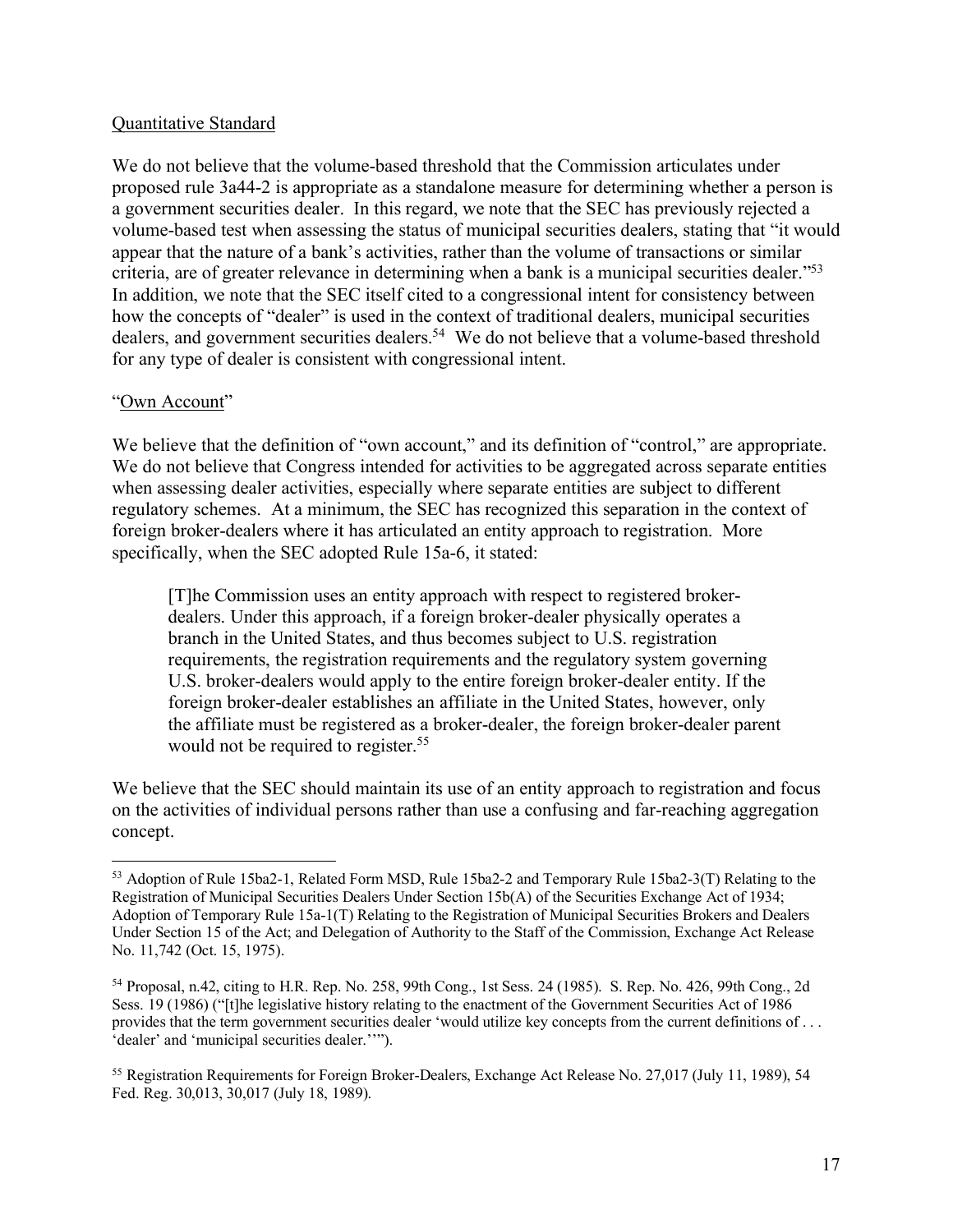### Lack of Consideration of Less-Expansive Means

Finally, we note that the Commission failed to meaningfully consider alternative means of achieving the policy objective that it is seeking in the Proposal. As an initial matter, we note that the Commission does not articulate investor protection concerns in the Proposal, mostly because the persons that the Commission seeks to capture do not have customers that need the protections typically associated with having to register as a dealer. Rather, the Commission appears to reference a need for market data, transaction data, and risk-reducing measures as the basis for requiring firms that have no customers to register as dealers. These rationales ring somewhat hollow given that the SEC can achieve these objectives through existing rules and modifications thereto.

For instance, the consolidated audit trail ("CAT") system adopted under Rule 613 of Regulation NMS will capture a significant amount of trading activity in the markets by which the Commission can engage in regulatory investigations. 56 In addition, Rule 13h-1 already captures a significant amount of market information, and is especially useful after periods of market volatility.57 We also note that with respect to government securities there will be significantly enhanced reporting to FINRA's trade-reporting and compliance engine.<sup>58</sup> Finally, with respect to risk-reducing measures, the SEC adopted Rule 15c3-5 – the market access rule – with the goal of reducing "the risks faced by broker-dealers, as well as the markets and the financial system as a whole, as a result of various market-access arrangements, by requiring effective financial and regulatory risk-management controls reasonably designed to limit financial exposure and ensure compliance with applicable regulatory requirements to be implemented on a market-wide basis $"$ <sup>59</sup>

\* \* \*

 <sup>56</sup> https://www.finra.org/rules-guidance/key-topics/consolidated-audit-trail-cat.

<sup>57</sup> https://www.sec.gov/files/Risk%20Alert%20-%20Large%20Trader%2013h.pdf.

<sup>58</sup> *See* Agency Information Collection Activities: Announcement of Board Approval Under Delegated Authority and Submission to OMB, 86 Fed. Reg. 59,716 (Oct. 28, 2021); *see also* Supporting Statement for the Treasury Securities and Agency Debt and Mortgage-Backed Securities Reporting Requirements (FR 2956; OMB No. 7100-NEW), https://www.federalreserve.gov/reportforms/formsreview/FR%202956%20OMB%20SS.pdf; FINRA, Federal Reserve Depository Institution Reporting to TRACE (Feb. 15, 2022), https://www.finra.org/filingreporting/trace/federal-reserve-depository-institution-reporting.

<sup>59</sup> Securities Exchange Act Release No. 63,241 (Nov. 3, 2010), 75 Fed. Reg. 69,791 (Nov. 15, 2010).